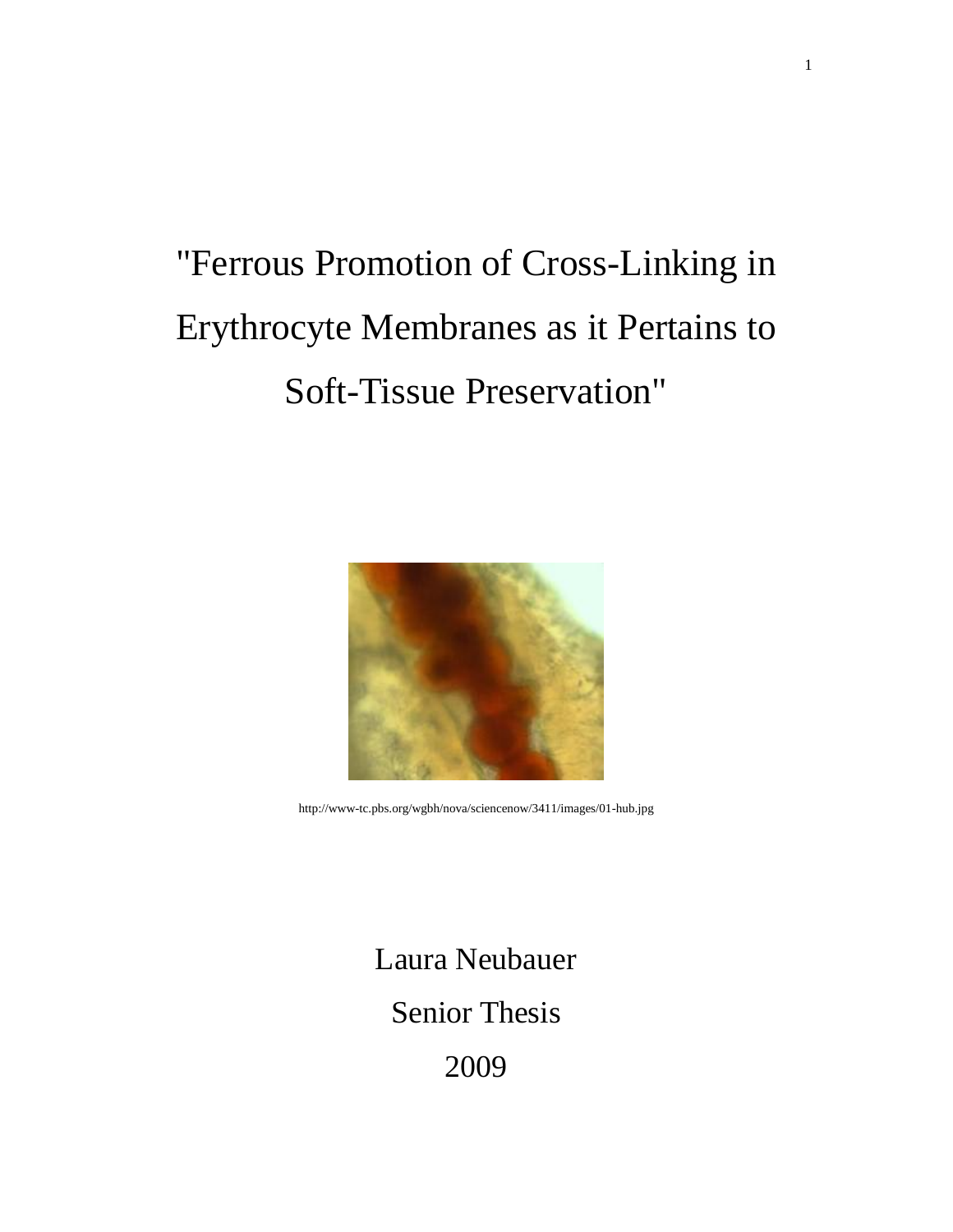#### **Abstract**

Fossils provide important morphological and occasionally molecular evidence about ancient organisms (Schweitzer et al., 1997). Fossilization entails the mineral replacement of endogenous organic structures during which morphological and especially molecular components such as proteins are affected by physical, chemical, and environmental factors (Schweitzer et al., 1997 & 2006; Flannery et al., 1999;Rollo et al., 2002). This multivariate process determines the state of preservation fossil remains are found, which is highly variable (Schweitzer et al., 1997; Allison, 1988). The expectations for the preservation of endogenous biomolecules are extremely low: 100,000 years is the predicted survival limit until complete protein hydrolysis (Bada et al., 1999). However, excellently preserved tissue and cellular components from a 65+ million year old Tyrannosaurus *rex* was recovered, and conclusively identified collagen amino acid sequences from the de-mineralized tissue (Asara et al., 2007). These unique findings has forced a re-evaluation of the preservation limitations of the fossilization process (Schweitzer et al., 2007).

One mechanism proposed by Schweitzer et al. (2007) attempts to explain the preservation of soft tissue microstructures such as red blood cells and molecular constituents through free radical production initiated by oxidation of iron from hemoglobin breakdown. Free radicals are highly reactive and unstable molecules with an unpaired electron which can cause cross-linking of cell constituents such as proteins and lipids (Halliwell and Gutteridge, 1984; Magder, 2006). In order to elucidate this mechanism and its ability to improve cell preservation, I propose that raising the concentrations of Fe (II) may cause increased cross-linking in cell membranes.

Research design entails testing for increases in cross-linking through electrophoretic techniques of modern hemoglobin-free (ghost) erythrocytes after exposure to increasing concentrations of free iron. Increases in cross-linking of cell membrane would position iron as a participant in cell preservation. A decrease to no changes in cross-linking would imply that iron alone may not be part of the mechanism. Further studies should be conducted using free hemoglobin in addition to synergistic effects of hemoglobin and iron.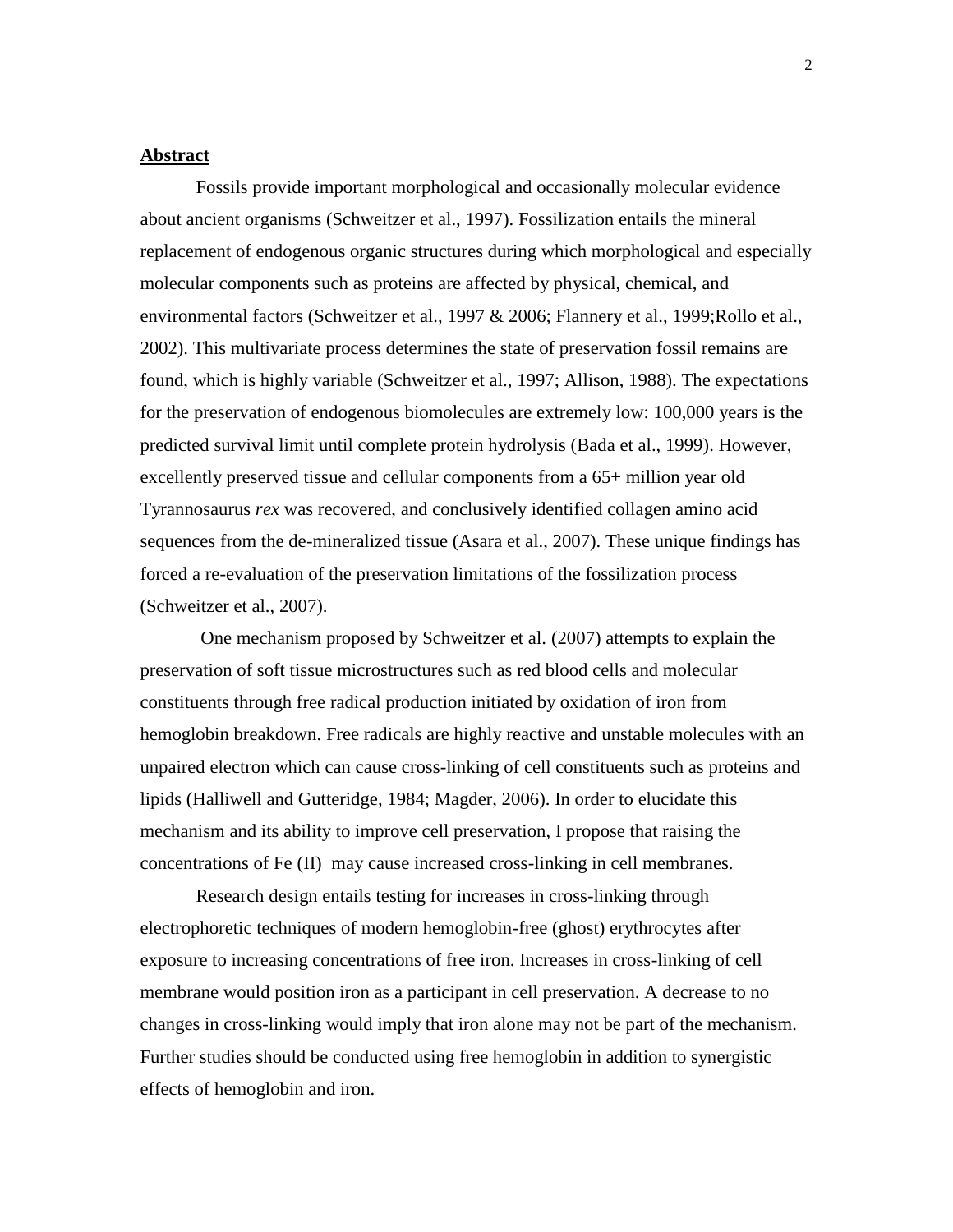Table of Contents:

- I. Specific Aims
- II. Background and Significance
- III. Research Design and Methods
- IV. Discussion
- V. Future Studies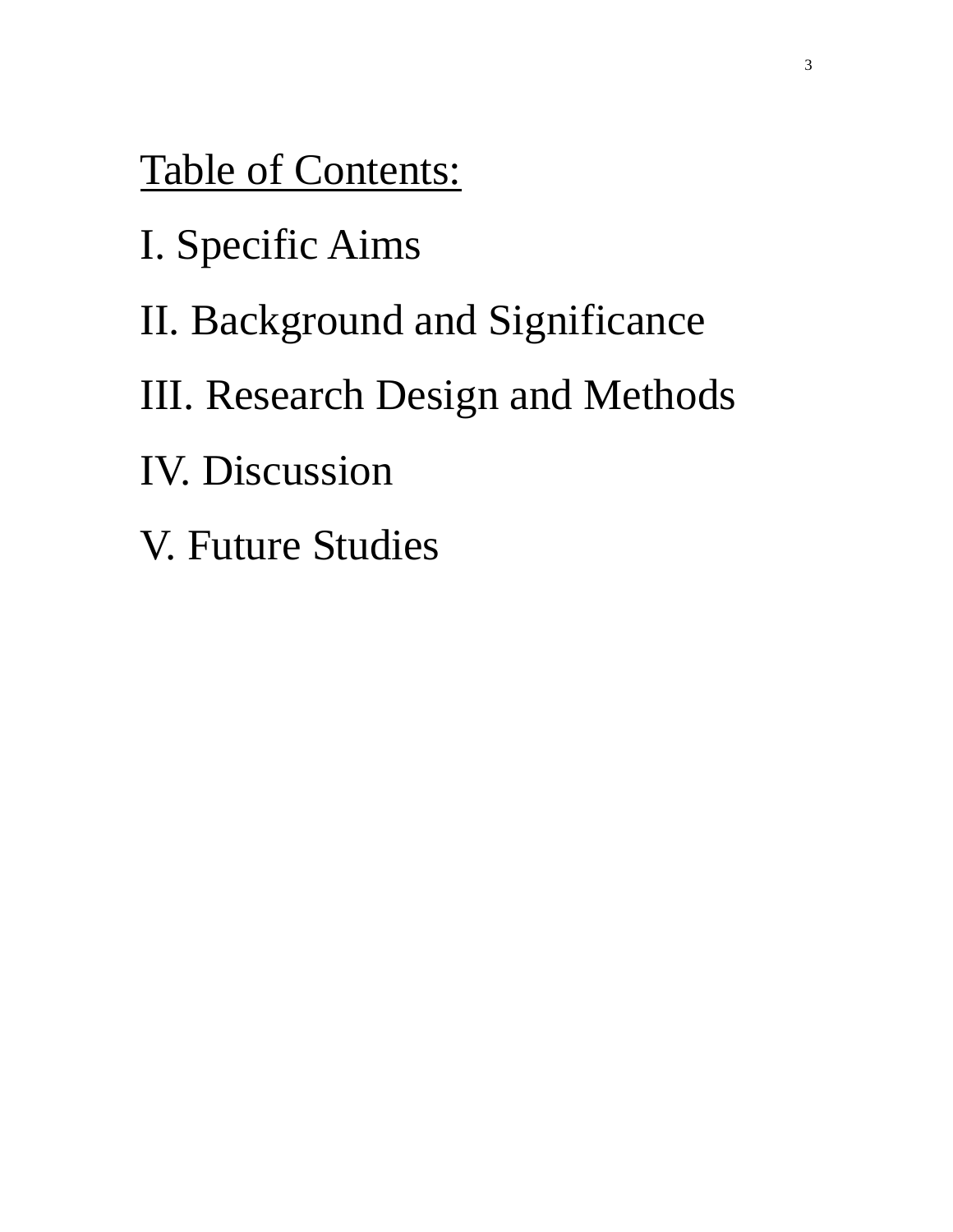# **Specific Aims:**

Recent discoveries forced the scientific community to re-evaluate the preservational processes involved in fossilization (Schweitzer et al., 2007). In order to explain soft-tissue preservation and its variability in the fossil record, further studies are needed to elucidate how soft-tissues including cellular components have resisted degradation over (Schweitzer et al., 2008). Increased cross-linking has the potential for improved cell preservation by keeping cell structure intact and inhibiting proteolytic attack from microbes (Schweitzer et al., 2008\*). One possible mechanism involves the iron mediated production of free radicals and the subsequent cross-linking of membrane constituents (Schweitzer et al., 2008\*).

**Aim #1:** To prepare a membrane model system using resealed erythrocytes that have no internal contents (ghosts) exposed to varying free iron concentrations. The levels of free iron that will be used are from zero to levels used in previous studies,  $0\n-100 \mu M$ (Buettner and Jurkiewicz, 1996; Vidrio et al., 2009). Environmental conditions include containment in physiological relevant buffer solution. Erythrocytes will be exposed for up to 24 hours for each treatment concentration of iron.

**Aim #2**: After the model system is set up, the free radical production will be measured and lipid peroxidation by-products will be detected. In order to ensure free radicals are being produced by the system and to quantify their levels per treatment level, High Performance Liquid Chromatography (HPLC) will be employed after the 24 hour incubation. To determine if lipid peroxidation is occurring within the system, detection of common lipid peroxidation products will also be detected with HPLC.

**Aim #3:** Subsequently, each erythrocyte treatment group will have membrane crosslinking evaluated by gel electrophoresis. Cell cross-linking will be evaluated using SDS-PAGE and dual staining of lipids and membrane proteins. Red blood cell membranes are well characterized and they are an ideal membrane model for this purpose due to the simplicity of their membrane components. Detection of cross-linking in membrane proteins only requires the analysis of a limited number of well-characterized protein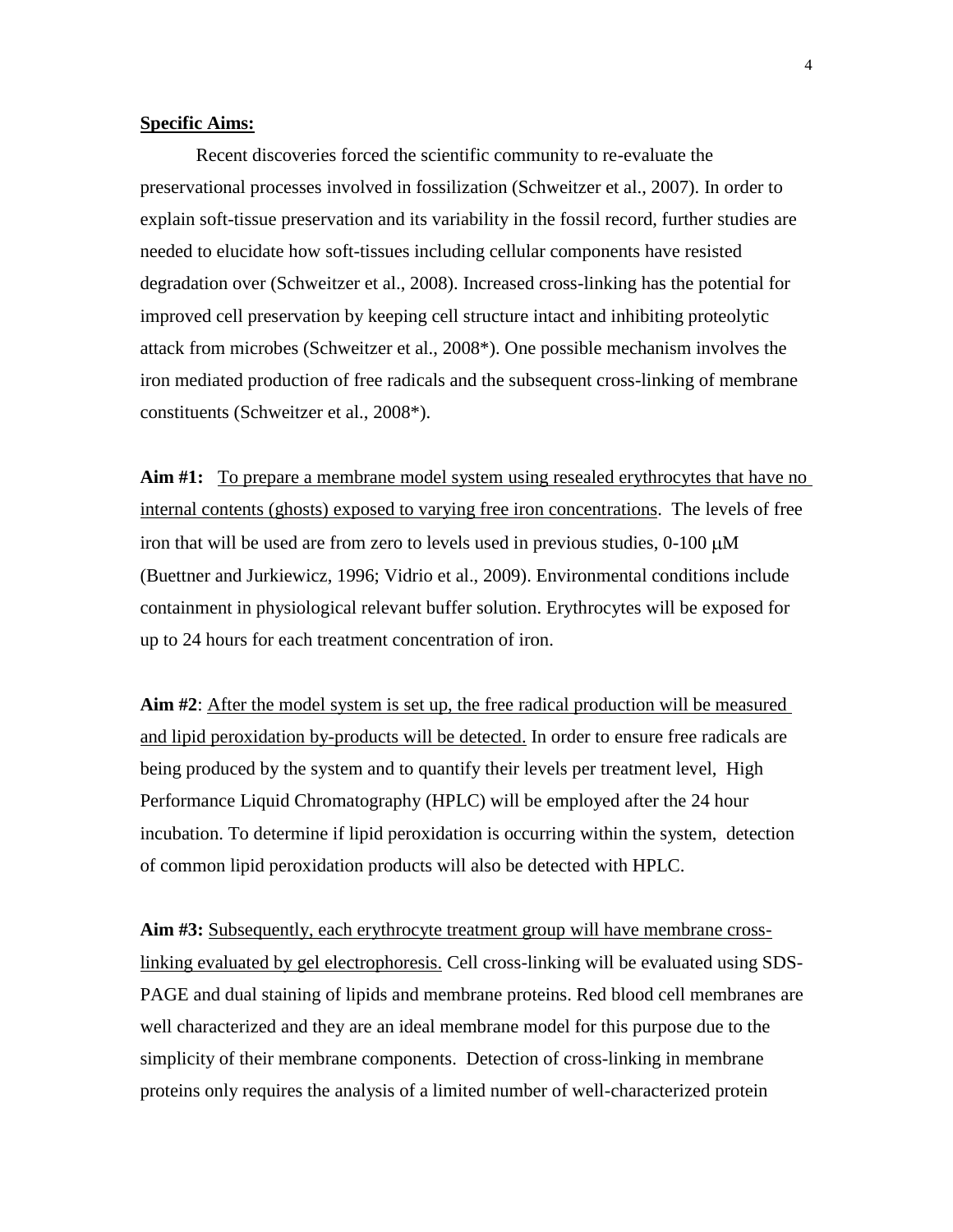banding patterns in gel electrophoresis. Therefore they offer the opportunity to evaluate the effects of free radicals on membrane lipids and proteins (Gothoskar, 2004). Treatment groups will be compared with an untreated erthryocyte group not exposed to iron as a negative control. Cross-linking is expected to produce larger molecular weight (kDa) protein and lipid complexes; larger molecular weights correspond to slower migration rate and migration distances in polyacrylamide gels.

#### **Background and Significance**

Fossils have been aiding scientists in reconstructing the earth's biological and geological past for over one hundred years since the sophomoric years of paleontology and evolutionary biology. Fossils were originally used in the study of stratigraphy, the study of rock layers, because particular fossils reliably characterized certain geological layers and they were used to identify profitable sediment deposits such as coal or oil (Carroll, 1997). This consistent sequence of layering and biota, or total associated flora and fauna, provided the foundation for demonstrating the geological history of Earth and its timescale (Carroll, 1997).

Charles Darwin used the fossil record as major evidence for his theory of evolution and natural selection by demonstrating progressive changes in ancestral species' morphology occurring throughout time in direct relation to living species of today (Carroll, 1997). Moreover, evolutionary biology relies on fossils to construct phylogenies showing evolutionary relationships between organisms in addition to elucidating evolutionary mechanisms and pressures occurring within taxonomic groups across time (Carroll, 1997). Insight into community ecology is even possible in *Lagerstatten* biota, which are rock beds rich in fossil biota (Allison, 1988).

More specifically, fossils are invaluable clues to physiology and anatomy of ancient species, including metabolic rates and body composition. For example, an important discussion centers on the evolution of endothermy and feathers amidst nonavian dinosaurs and Mesozoic birds (Chiappe, 1995; Ruben, 1995). Furthermore, fossil evidence leaves clues to the ontogeny, or the developmental history of an organism to maturity as well as behaviors of ancient organisms. This includes predator versus scavenger lifestyles or even nesting behaviors (Towe and Urbanek, 1972; Martill and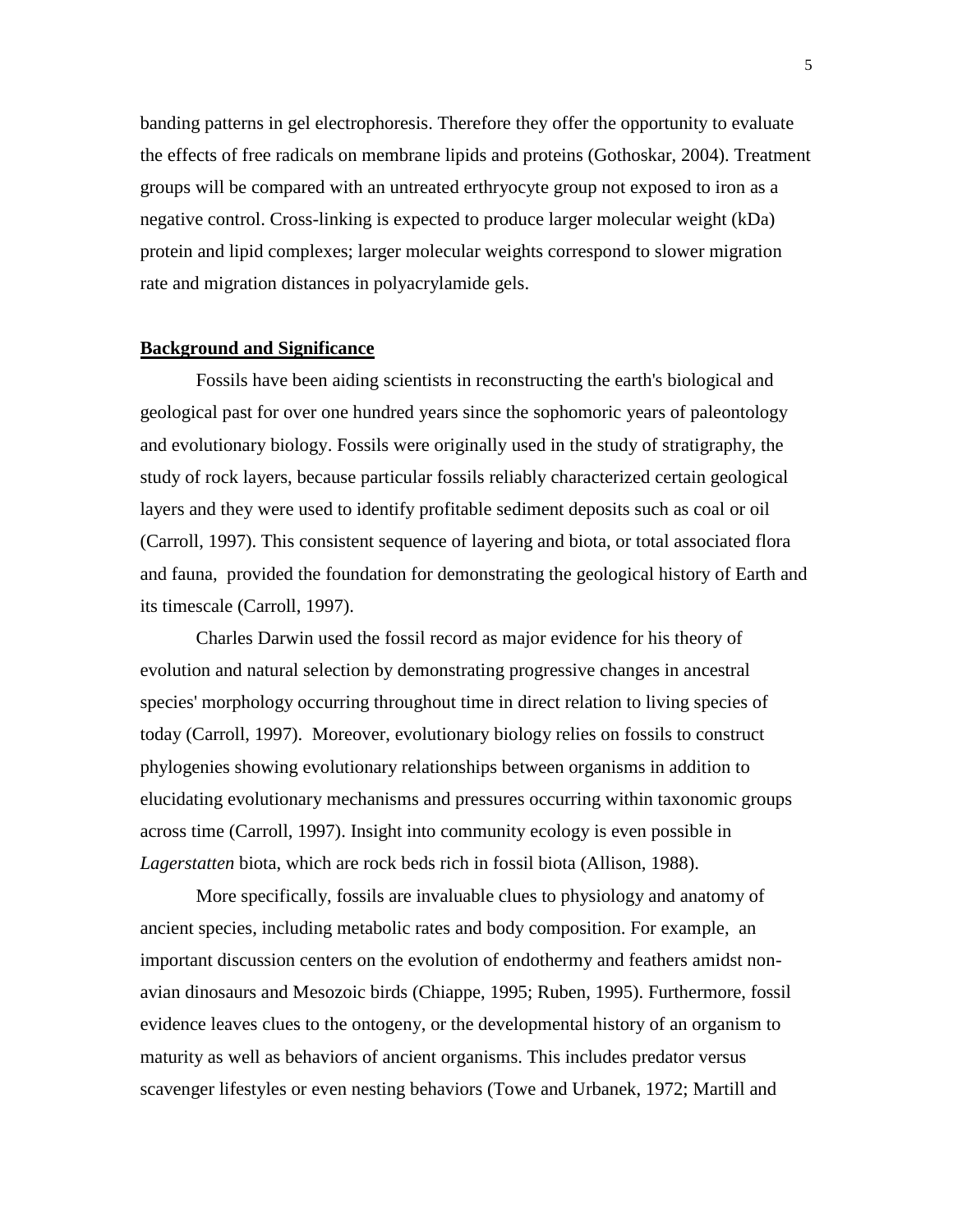Unwin, 1989; Norell et al., 1995; Schweitzer et al., 1997).

Analyses of fossil remains often employ gross anatomical comparisons to extant species. This also includes in-depth histological analyses of bone structures and dermal tissues such as skin or wing membranes (Martill and Unwin, 1989; Schweitzer et al., 1997). The level of information a fossil specimen can reveal, morphologically and histologically, is highly dependent on the condition in which it is found. Furthermore, the level of morphological preservation seen is dependent on a plethora of variables involved in the fossilization process.

# **The Fossilization Process**

Fossils are the mineralized remains of a dead organism. Types of fossils can occur as molds, casts, petrifactions, which involves complete mineral replacement of organic material, and carbon films (Thompson, 1982). The primary mode of fossilization is permineralization and recrystallization, which involve the mineral replacement or overlay of endogenous, or original, organic material by minerals such as calcite. Furthermore the process of fossilization not only preserves the hard-parts of organisms such as the bones and shells of vertebrates and invertebrates, the majority of fossils, but also more fragile components such as leaves, bark, and in extremely rare instances originally proteinaceous soft-tissues such as dermal tissue are preserved in mineralized form (Thompson, 1982). Generally for hard part materials like bones, the original bone matrix and tissues are gradually replaced by inorganic minerals such as calcite that precipitate from the sediment that entombs it (Thompson, 1982). Finding soft tissue components like connective tissue, vascular structures, muscle, and cells is extremely rare due to innate decay processes (to be elucidated further on) and the fossilization process itself.

The process of becoming a fossil is ultimately a destructive one and destroys 99% of the remains of all organisms who have ever lived (Prothero, 2007). A 1% survival rate for remains seems to occur by luck. However, taphonomy, a sub-field of paleontology, studies the decay and fossilization process in dead, extant organisms (Allison, 1988). Taphonomical study attempts to address how and why fossilization occurs by elucidating the changes that occur post-mortem within an organism and the plethora of factors that interact to produce a fossil (Prothero, 2007). Taphonomic processes are an accumulative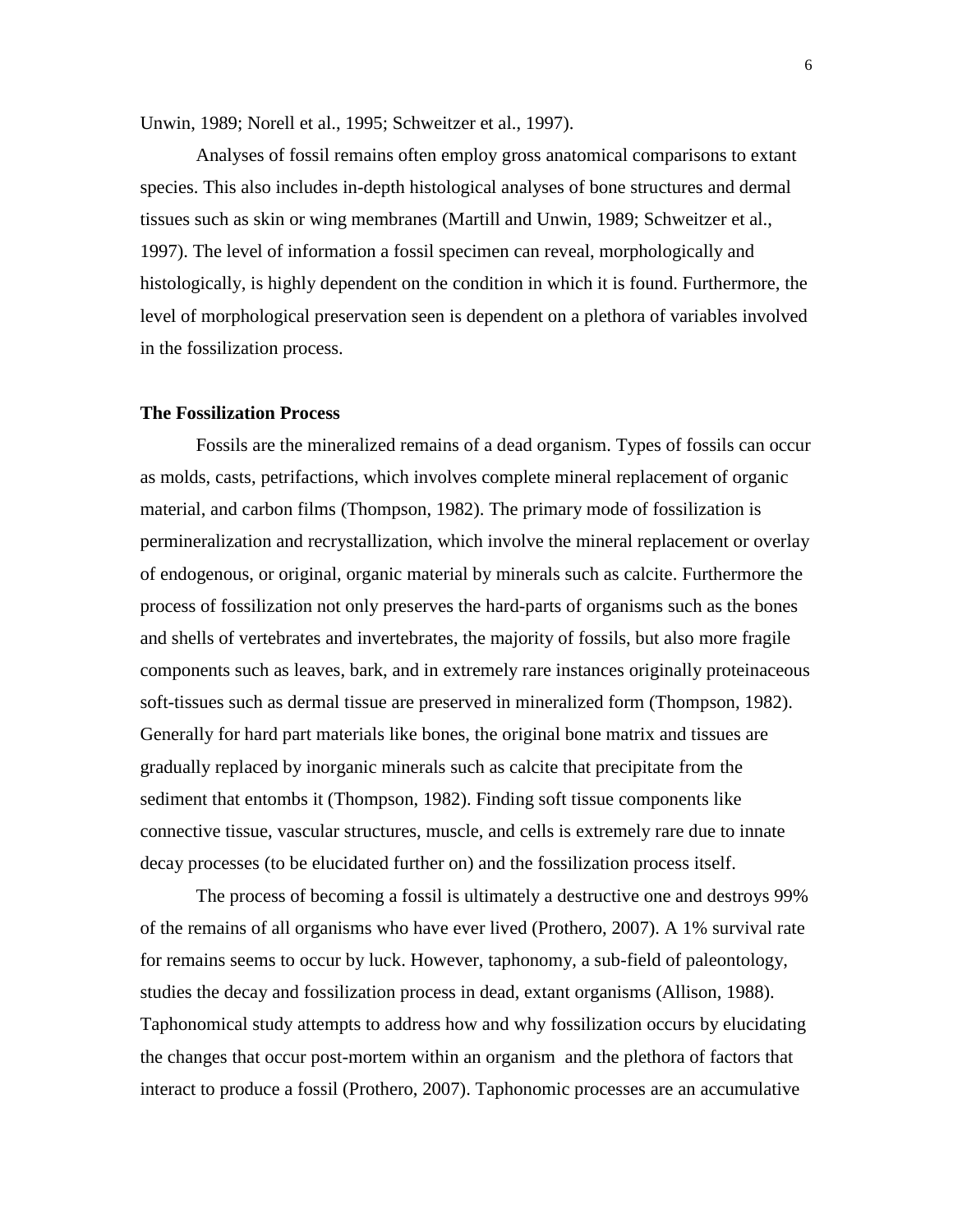term describing the decomposition as well as chemical and physical changes within a decaying organism (Prothero, 2007). Taphonomic study employs experiments with modern decaying animals that attempt to elucidate the decay of organic material and its ability to fossilize (Allison, 1988). Studies of archeological human remains in addition to the fossil record demonstrate that not only the paucity of fossils, but also the variable condition in which they are found is attributed to the variety of degradative actions that ensues after an organism dies (Prothero, 2007). They have shown that the preservational state of a fossil is dependent of the rate of decay of organic material and the rate of mineralization that is able to preserve the structural characteristics (Allison, 1988). The faster mineralization can occur before significant loss of original biological components, the better is the state of morphological and histological preservation(Allison, 1988).

The first stages in the fossilization process involve biological agents destroying much of the soft tissue components (Prothero, 2007; Raff et al., 2008). The organism's own cells undergo autolysis and necrosis after death, damaging the integrity of soft tissues such as the dermal layers or organs (Raff et al., 2008; Schweitzer et al., 2007). Bacteria and autolysis are thought to be the primary initiators of degradative processes by destruction by the use of lytic enzymes (Raff et al, 2008). Bacteria, fungi and insects collectively infiltrate and colonize the remains and decompose much of the organic material for metabolism, utilizing nitrogen and carbon sources such as amino acids, over the span of a few days to years, destroying endogenous organic material before it can be mineralized (Rollo et al., 2002; Prothero, 2007; Schweitzer et al., 2007).

Histological examinations have observed destruction by dissolution of bone material through fungal re-absorption of bone, bacterial nests in vascular channels and plant root invasion in archeological remains of ancient humans (Maat, 1993). Moreover, similar observations find losses in structural integrity resulting from microbes, plants and insects which cause "focal destruction", or tunneling, destroying vascular canals and Haversian systems in archeological human bones (Rollo et al., 2002). Haversian systems are the basic functional units of bone consisting of concentric layers of bone tissue around a canal bundle of blood vessels and nerves. These haversian systems appear to be targeted by microbes, plants, and insects because they provide points of infiltration and take residence there (Rollo et al. 2002). Thus studies of archeological remains show how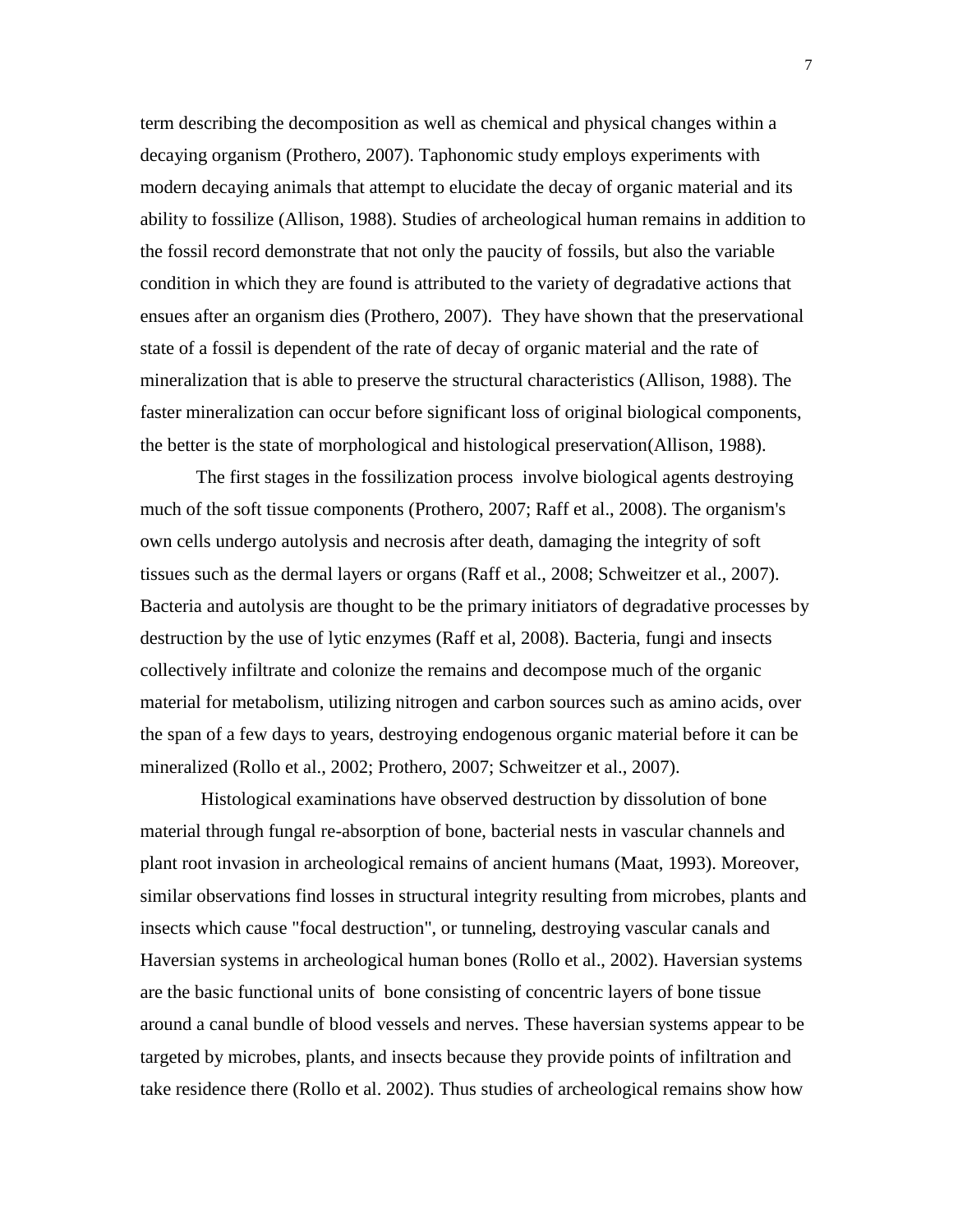destructive and aggressive these relatively early processes can be.

In addition, scavengers often crush and fragment bones in addition to stripping flesh (Prothero, 2007). Modern day hyenas provide testament to this fact as their jaws are capable of crushing hard-parts such as bones. They often pulverize and scatter a majority of bones from carcasses (Prothero, 2007).

Furthermore, remains must endure physicochemical stresses such as temperature, pH, burial conditions, and erosion before, during and after burial (Schweitzer et al., 1997; Flanner et al., 1999; Rollo et al., 2002). These factors can affect the preservational state of bone material and any soft tissues that remain (Rollo et al., 2002). For example, lower temperatures are better suited for preserving remains: lower temperatures equates with lower rates of destruction by microbes and the improved stability of cellular components and molecular information such as DNA over long periods of time (Rollo et al., 2002; Maat, 1993). Higher temperatures are associated with increased bio-chemical degradation rates such as hydrolysis of proteins like collagen (Flanner et al, 1999)

Studies of peat bog mummies show that acidic conditions result in the dissolution of bone, exposing the remaining collagen tissue and cellular material to the environment (Flanner et al, 1999). In a few unique alkaline peat bogs, mitochondrial DNA has been retrieved from these sites that are estimated to be over 8000 years old (Flannery et al., 1999). Thus, pH can have a substantial effect on the chances of preservation for fossilization by affecting the protective bone mineral matrix.

Erosion by wind and water movement can also destroy remains. Before burial, exposure to the elements erodes organic and bone mineral material (Rollo et al., 2002) . After sediment is deposited on top of the remains over the years, the pressure of the layers and abrasive movement of soil particles wear down the tough outer original mineral matrix of bones causing cracks and fissures, which further expose bone to invasion by microbes and plant rootlets that breakdown of bone (Rollo et al., 2002). When the sediment layer is exposed later after thousands of years of erosion by wind, water and sediment upheaval, the elements further wear away whatever mineralized portions are left (Rollo et al., 2002).

Another important physical parameter is the type of sediment in which the specimen is found, and the rate of deposition (Rollo et al., 2002; Flannery et al., 1999).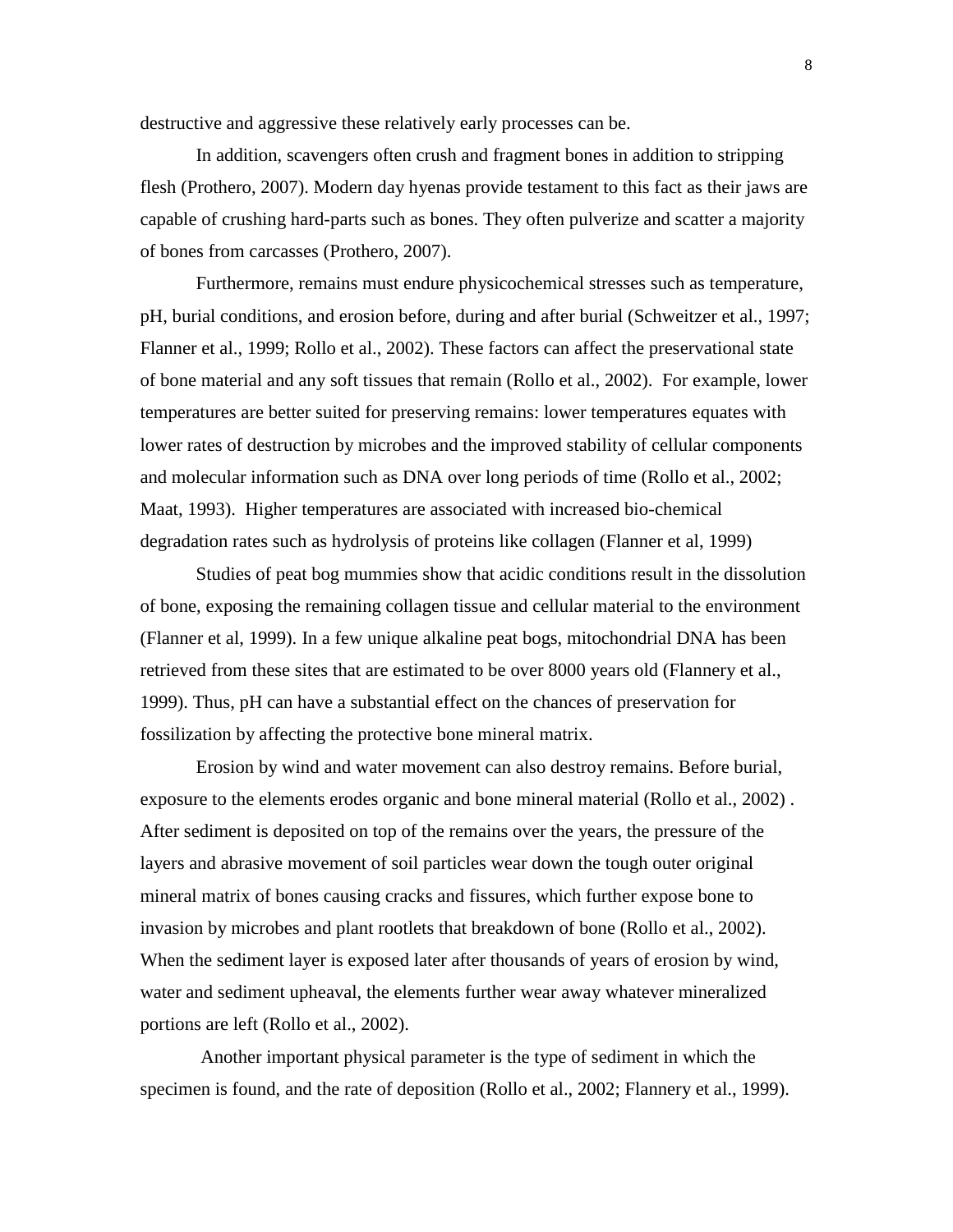Meta-analyses of fossils from different taxa buried in a variety of environments in addition to taphonomic experiments show that the burial environment significantly affects the preservation of remains (Allison, 1988; Schweitzer et al., 1997; Schweitzer et al., 2007). For example, remains deposited in marine sediments, sandstones and mudstones appear to have the best potential for preservation (Schweitzer, 2007). These sediments improve preservation potential by allowing water and decay products to percolate through the soil matrix, and preventing from pooling around the remains (Schweitzer et al., 1997). Also, the speed of burial is an important way to inhibit decay and rapid mineralization of organic material (Allison, 1988). Rapid burial promotes early mineralization of organic material before significant loss of endogenous organic material (Allison, 1988). Quick burial limits the access of microbes, fungi, and scavengers to the remains. Also, it limits the exposure of bones to the environment, while allowing minerals to precipitate or crystallize on the organic remains while they are intact (Allison, 1988). Rapid burial also inhibits aerobic decay by promoting anoxic conditions (Allison, 1988). Aerobic respiration by bacteria that require oxygen is more destructive due to its high redox potential (Allison, 1988). Altogether, sediment type, rapid burial and anoxic conditions inhibit the rate of decay and promote preservation. Promoting rapid mineralization likewise helps to inhibit degradation of morphological structures and the loss of important biomolecules like proteins (Allison, 1988).

These complex interactions of factors affect the level of preservation of morphological features. The fossilization process produces highly variable states of preservation in fossils due to varying rates of decay and mineralization as previously mentioned. And while some conditions such as low temperatures, anoxicity, rapid burial and mineralization help to promote and predict better states of morphological features, the variability of preservation within the fossil record is wide.

Poor morphological preservation results in fossil remains that are significantly altered leading to the loss of structural information and thus when mineralized, little to no preservation of finer structures such as vascular channels and tissue layers. While rare, fossils with excellent preservation of morphological features have been documented even since the beginnings of paleontology. Integumentary features such as feathers, mammal hair, scales, skin and keratinous claw sheaths have been well documented (Martill and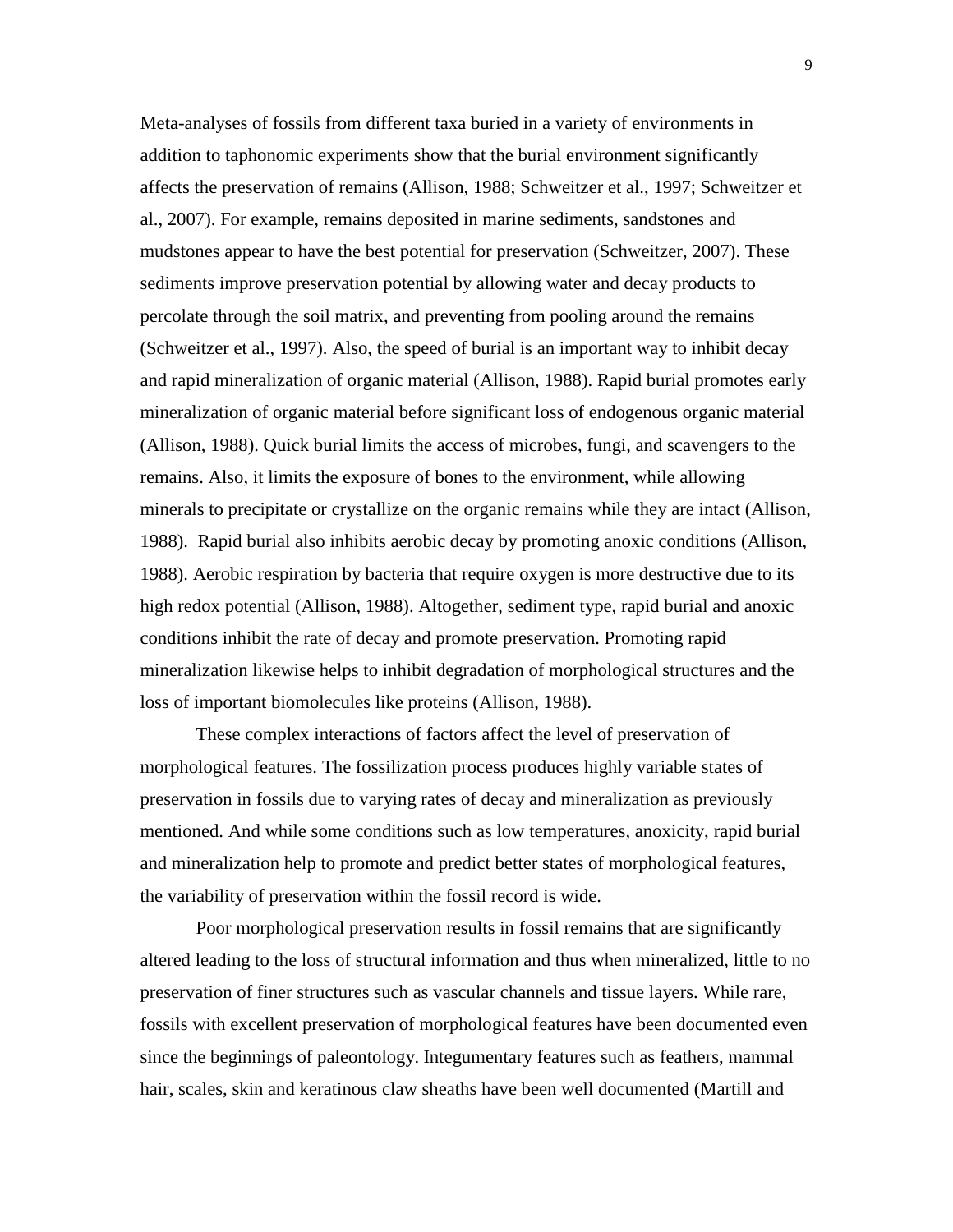Unwin, 1989; Norell et al., 1995; Forster et al, 1996; Meng and Wyss, 1997). A pterosaur wing membrane examined by Martill and Unwin under SEM showed skin folds and separate dermal layers complete with structures resembling capillaries and spongy dermal tissue (Martill and Unwin, 1989). Other more fragile soft-tissues have also been documented such as sauropod embryos, muscle fibers, vascular channels complete with microstructures resembling red blood cells (Kellner, 1996; Forster et al., 1996; Sasso and Signore, 1998; Chiappe et al., 1998). Such fine structures are found in bone that has little morphological alteration due to mineral replacement of inorganic and organic bone matrix (see figure 1)(Allison, 1988).



Figure 1: (a) Photomicrograph of dinosaur bone composed of phosphorite mineral that has replaced original bone mineral in addition to quartz that has precipitated in small spaces and replaced original organic material. *image courtesy of http://people.uncw.edu/dockal/GLY312/fossils/fossils.htm* (b) unaltered bone section. *image courtesy of http://www.geol.umd.edu/~tholtz/G104/lectures/104fossils.html*

The discovery of excellently preserved structures with little structural alteration has lead some to question whether excellent morphological preservation implies possible molecular preservation of proteins or even nucleic acids (Towe and Urbanek, 1972; Jong et al., 1974; Schweitzer et al., 1997 & 1999). Towe and Urbanek's electron microscopy studies revealed excellent morphological preservation of what appeared to be the structural protein, collagen, in the skeletal remains of a graptolite specimen over 443 million years old (1972). Their examination revealed morphology amazingly similar to modern day collagen which is constructed into layers of tight helical fibers with a central core and periodic banding between fiber bundles (Towe and Urbanek, 1972). This lead them to use high performance liquid chromatography to attempt to detect and quantify possible molecular preservation of amino acids. Their results showed low quantities of amino acids like glycine and proline, definitive amino acids like hydroxyproline and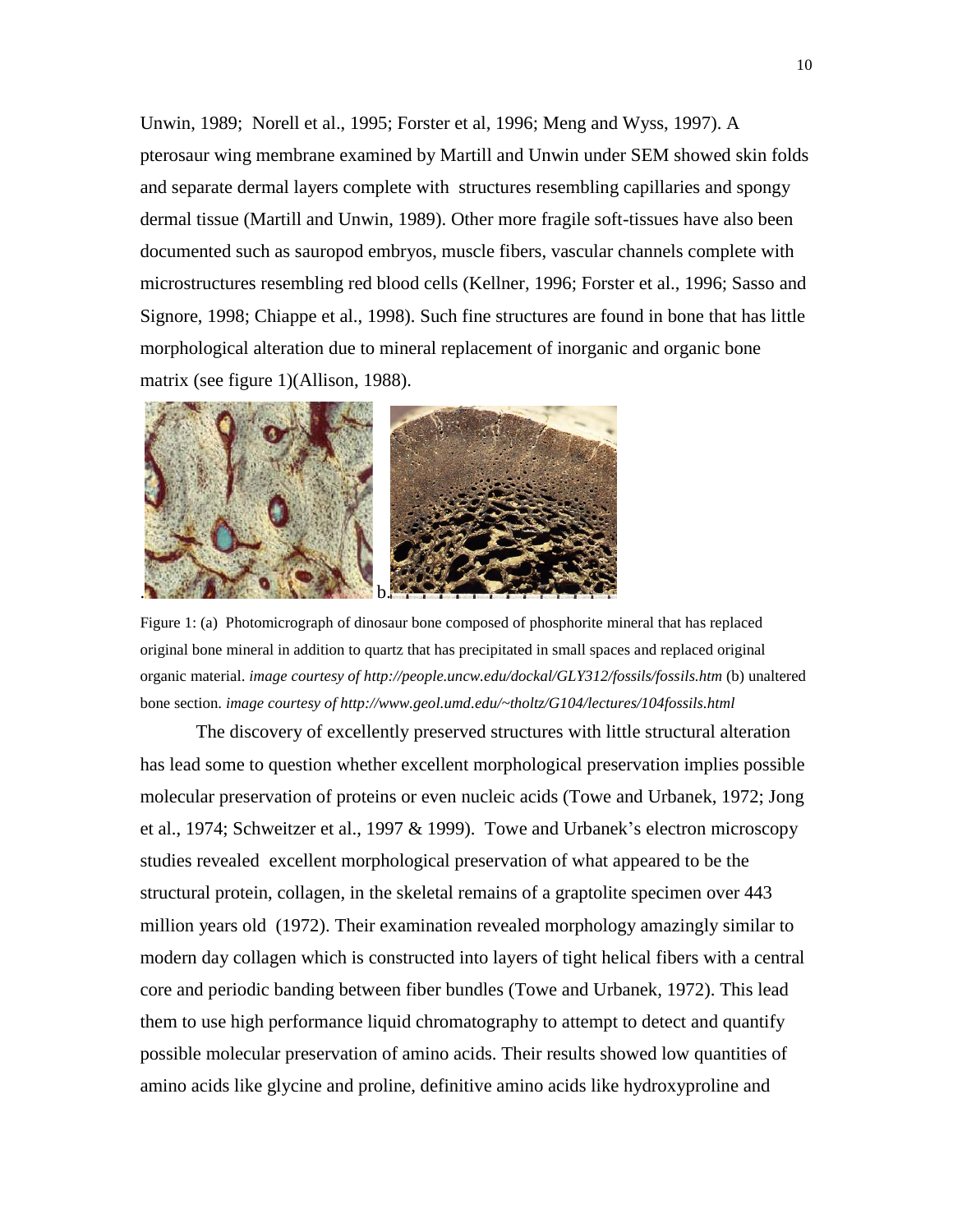hydroxylysine, characteristic of collagen composition, were not present. So while there was excellent morphological preservation, there was not conclusive molecular evidence to suggest the conservation of endogenous collagen amino acids. Morphological information alone is not enough to definitively determine the presence of original protein material (Schweitzer et al., 1997). Further testing for the presence of endogenous proteins involved the use of immunochemistry with positive preliminary results when using an enzyme-linked immunosorbent assay (ELISA) (Schweitzer et al., 1997 & 1999) . Further immunological studies by Schweitzer et al. (1997 & 1999) have shown immunochemical detection of beta-keratin, a structural protein of birds and reptiles, in a late cretaceous bird and the preliminary detection of collagen protein in the femoral bone of *Tyrannosaurus rex*. These studies advanced the case for possible preservation of original biomolecules like proteins in specimens displaying excellent morphological preservation with little structural alteration (Schweitzer et al., 2007).

# **Survival of Ancient Biomolecules**

Retrieving ancient biomolecules like proteins, amino acids, and DNA, would prove invaluable as it offers scientists substantial evidence about the physiology and evolutionary relationships of ancient organisms (Schweitzer et al., 1997). However, the expectations surrounding the stability of proteins and nucleic acids are fairly low due to rates of decay and the number of previously mentioned environmental stressors on biomolecules (Bada et al., 1999). First, consider the onslaught of environmental processes previously mentioned that would contribute toward their degradation such as pH changes, UV exposure, and enzymatic degradation by microbes and fungi, to name a few. Compounding this are how proteins and DNA degrade over time without functioning biological machinery to maintain them (Bada et al., 1999).

The most coveted biomolecule, DNA, is also the most fragile: in a majority of environments DNA survival is estimated to be no more than 10.000 years with upper limits placed at 100,000 years (Bada et al., 1999). Rapid DNA chain breakage is cause by depurination, which involves the hydrolysis of guanine and adenine bonds (Bada et al., 1999). Hydrolysis caused by water and oxidation by oxygen are also key ways that DNA is damaged over time (Hoss, 2000).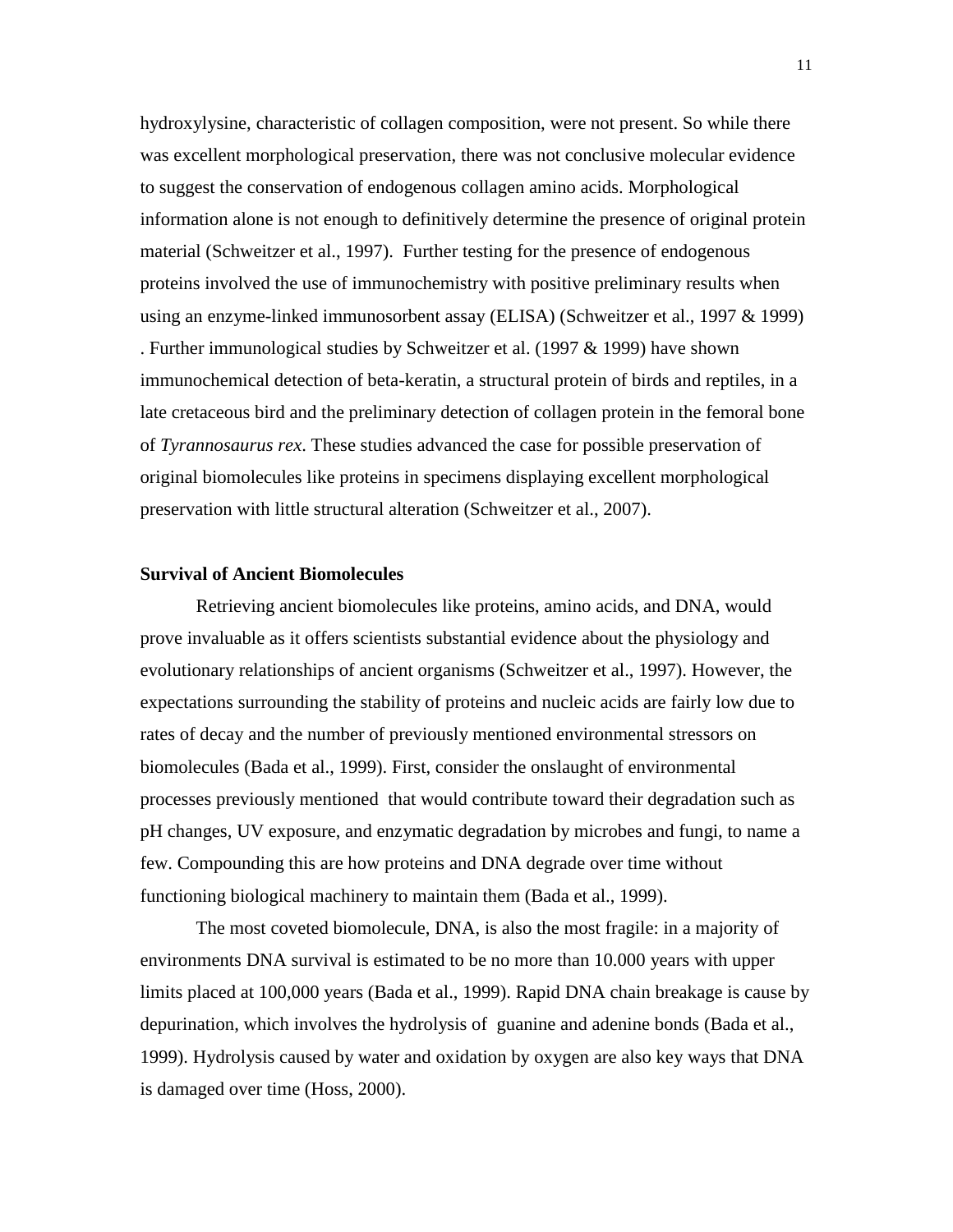Proteins are more stable than DNA and have longer survival limits with complete hydrolysis to amino acid constituents occurring around 100,000 years (Bada et al., 1999). While amino acid degradation is influenced by the same factors as DNA, generally, they compose far more of the tissue components and they can be used as indicators of biomolecular survival through racemization rates (Bada et al., 1999). Racemization is the process in which one enantiomer, or chiral form, of a molecules switches to its other enantiomer. Enantiomers come in two forms, D and L, that describe the symmetry of the molecule. Amino acids generally come in the L form, but over time predictably form ratios of both D and L in degrading matter (Bada et al., 1999). Racemization of amino acids occur in predictable patterns that have been used to aid those in search of biomolecular information and evaluate preservation (Bada et al., 1999). Certain amino acids can be used as indicators of age due to their predictable rates of racemization and ratios (Bada et al., 1999). The following amino acid racemization ratios are used as indicators: D:L aspartic>D:L alanine>D:L valine (Bada et al., 1999). These ratios of aspartic acid to alanine to valine also allow for evaluation of the state of preservation of material (Bada et al., 1999). Previous claims for the presence of amino acids in ancient material often show contamination from the environment, which is demonstrated by higher ratios of amino acids valine to alanine, for example, which stray from the above predicted patterns (Bada et al., 1999). Overall variation of amino acid racemization ratios demonstrate that remains are not closed system: exchange of free amino acids after hydrolysis of proteins with the environment contributes significantly to molecular information loss (Bada et al., 1999).

The only way to halt information loss from ancient specimens is thought to be through rapid mineralization of bone and tissues as previously mentioned; however, this ultimately replaces organic material and often alters any molecular information that could be retrieved (Allison, 1988). Therefore innate protein and DNA degradation rates coupled with environmental factors provide for a low chance of survival of endogenous biomolecules without alteration (Bada et al., 1999).

### **Defying Expectations: Case for Endogenous Molecular Information**

Up until recently, little conclusive evidence bolstered the case for the ability of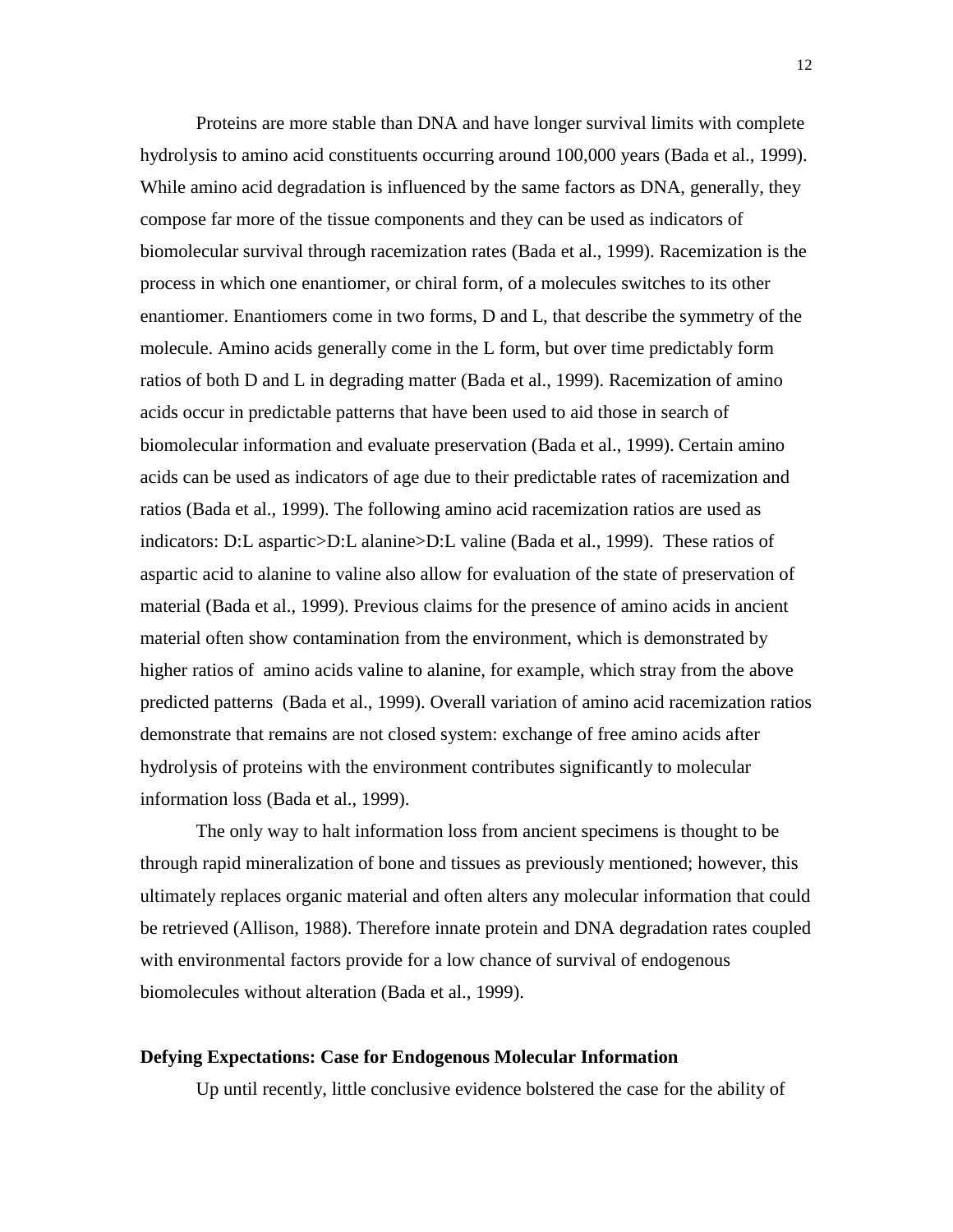the fossil record to preserve molecular information from fossil material such as bones (Schweitzer et al., 1997). However, this changed in 1997 when Dr. Mary H. Schweitzer et al. uncovered an exceptionally well-preserved *Tyrannosaurus rex* specimen. It showed excellent morphological preservation with little signs of mineral precipitation in the cavities of the femoral bone or mineral replacement of hard bone material (Schweitzer et al., 1997). Believing it could be likely that such a well-preserved specimen could harbor endogenous molecular information, they decalcified the bone to remove the mineral material (Schweitzer et al., 1997). Demineralization revealed soft, pliable tissues and what appeared to be matrices of collagen fibers (see figure 4). Cellular components resembling red blood cells were also found within the hollow vascular channels (Schweitzer et al., 2005).



Figure 4: tissues that lined the marrow cavity of femur of *Tyrannosaurus rex* specimen found in Hell's Creek, Montana. A) the tissue is stretchy and resilient. When pulled, it can return to its original shape. B) Same tissue piece after air drying. C) Fibers that characterized much of the tissue. (Schweitzer et al., 2005)

This defies previous scientific ideas on the stability and preservation of soft-tissues over time. As Schweitzer succinctly stated, " If you take a blood sample and you stick it on a shelf, you have nothing recognizable in about a week. So why would there be anything left in dinosaurs?" \*Further examinations were conducted to conclusively identify these soft-tissue components by mass spectrometry analysis for amino acids (Schweitzer et al., 2005).

In 2007, using mass spectrometry, Schweitzer et al. were able to obtain amino acid sequences from this 65+ million year old specimen. These sequences showed remarkable compatibility with collagen type  $\alpha$ 1(I) which is unique to modern day birds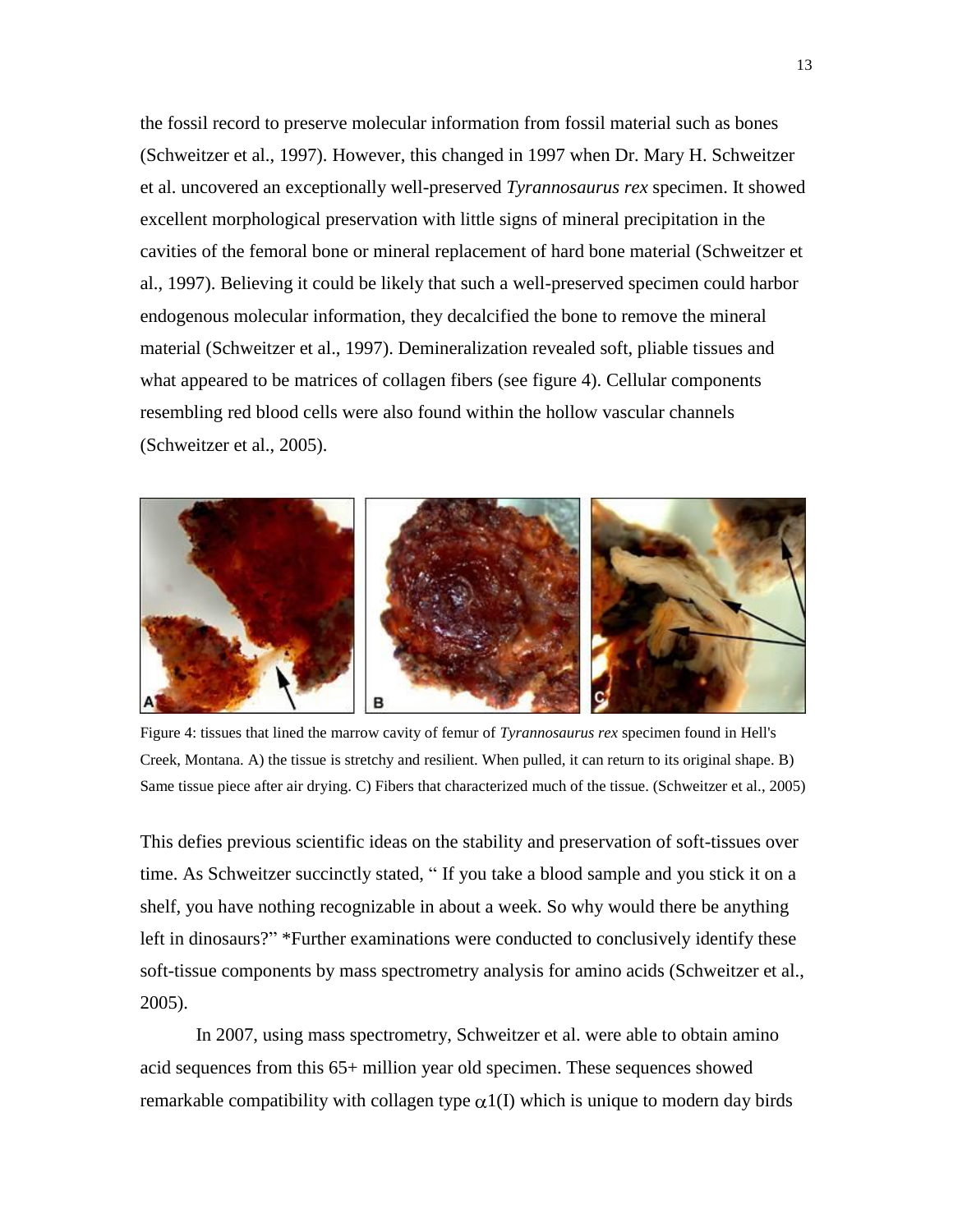like chickens (Schweitzer et al., 2007). These findings stimulated discussion of not only the preservation process, but also the possible mechanisms allowing for the conservation of soft tissues and its molecular constituents.

Most taphonomic models proposed can only explain cases of preservation for morphological features (Schweitzer et al., 2007). As mentioned previously, many natural factors operate together to quickly destroy tissues and molecular information (Schweitzer et al., 2007). So it has been of great interest to be able to explain what mechanisms can explain the presence of soft-tissues. Futhermore, variability in the fossil record could be elucidated if such biogeochemical mechanisms were investigated in order to explain why collagen protein and pliable cellular structures can be recovered from a 65 million year old dinosaur material and not more recent archeological human remains less than a hundred thousand years old (Bada et al., 1999; Schweitzer et al., 2007).

One mechanism offered by Schweitzer et al. (2007) proposes that certain chain reactions involving the breakdown of the globular proteins hemoglobin and myoglobin after death can stabilize soft tissue via cross-linking of proteins. These proteins both contain iron which readily initiates free radical production (Halliwell and Gutteridge, 1984). Cross-linking is due to the interaction of free radicals produced from the oxidation of exposed iron with cell membrane constituents like lipids and proteins (Schweitzer et al., 2008). Cross-linking makes membranes more stable by inhibiting access of cellular components to degradation. By inhibiting degradation of the protective membrane, preservation of cell structure and its inner contents are improved. The role of free radical in the body has been extensively studied from the 1980's (Halliwell and Gutteridge, 1984).

#### **Free Radicals and Reactive Oxygen Species**

All living organisms require energy to live and carry out essential processes at the cellular and organismal level. Most organisms are able to convert energy locked within organic compounds such as glucose into a useable, chemical form of energy such as ATP through oxidation (Magder, 2006). If a substance has been oxidized this means that it has lost electrons. Alternatively, an oxidizing agent retrieves an electron or a proton from a substance, and can add oxygen as well (Magder, 2006).  $O_2$  acts as an oxidizing agent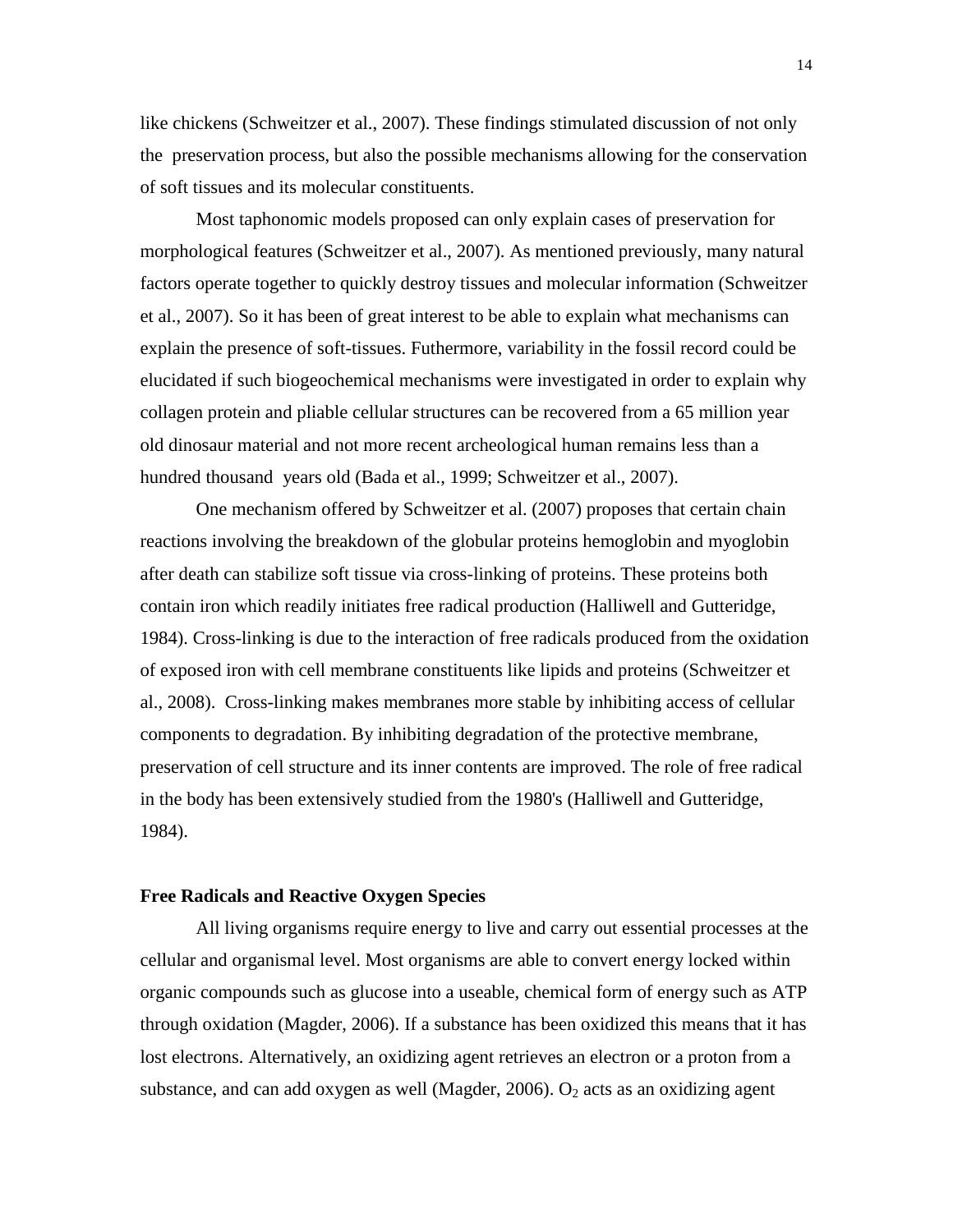during cellular respiration, the process of aerobic energy production in cells. This process reduces ATP and NAD<sup>+</sup>, the energy currency of the cell. It also drives the chemi-osmotic machinery of the electron transport chain, with  $O_2$  acting as the final electron acceptor (Magder, 2006).

However, the high oxidative potential of  $O<sub>2</sub>$  also makes it injurious and toxic (Magder, 2006). In physical processes, oxygen causes rust and it is essential for the combustion process (Magder, 2006). Physiologically speaking, organisms that have adapted to living in an oxygen rich environment have developed anti-oxidant mechanisms to endure the deleterious effects of  $O<sub>2</sub>$ . Free radicals by definition are substances that have electrons that are unpaired and exist independently, not in a transient state (Magder, 2006). Oxygen's reactivity is due in part because it is a radical with two unpaired electrons (Magder, 2006). However, oxygen is roughly stable in this form because it must take one electron at a time into its orbital (Magder, 2006). Oxygen derived radicals include superoxide  $(O_2 \bullet -)$ , which is more reactive than  $O_2$ , but not as reactive as other radical species such as the hydroxyl radical, OH $\bullet$ , produced from  $H_2O_2$ (Magder, 2006). Superoxide ( $O_2 \bullet \bullet$ ) can further react with H+ or HO<sub>2</sub> to form H<sub>2</sub>O<sub>2</sub>, or become oxidized to  $O_2$  (Magder, 2006). The important aspect of free radicals is that they tend to propagate other free radicals, unstable compounds, and reactive oxygen species (ROS) (Magder, 2006). Reactive oxygen species is a collective term that defines chemicals that participate in "radical type reactions" involving the gain or loss of electrons (Magder, 2006). This includes radicals themselves and compounds that do not have unpaired electrons such as  $H_2O_2$  and ozone  $(O_3)$  (Magden, 2006).

#### **Sources of Free Radicals and ROS**

Under normal physiological conditions, free radicals and ROS are produced from multiple processes within cells and the body at large (Magder, 2006). Normally functioning metabolism is a major source of superoxide, produced during cellular respiration in mitochondria; a previous study estimated 1-3% of  $O_2$  is reduced to  $O_2$ . during this process (Magder, 2006). Moreover, enzymes are an additional source of  $O_2 \bullet$ in the body during pathological as well as normal functioning (Magder, 2006). Xanthine oxidase, a dehydrogenase, which is found in the cytosol of multiple tissues and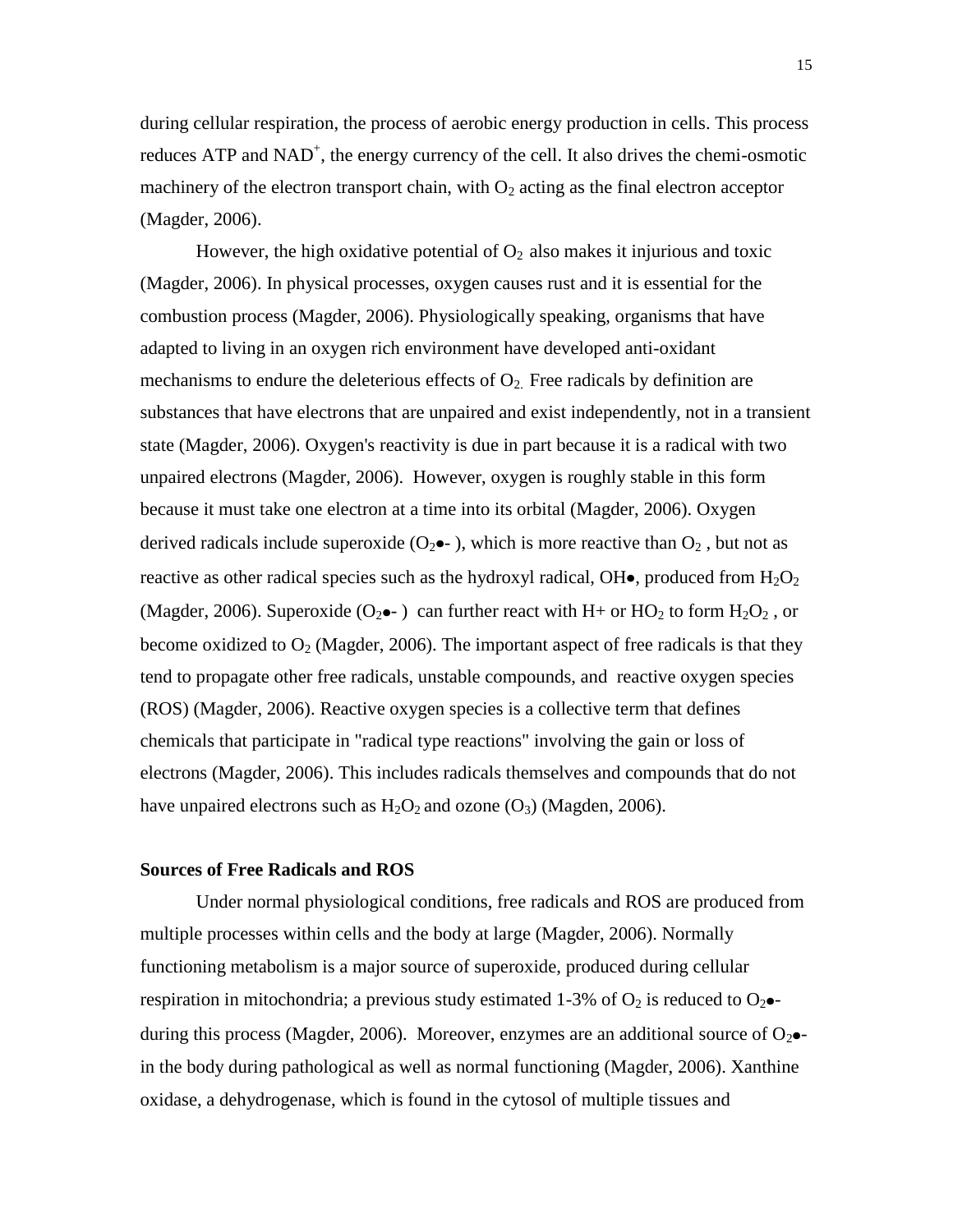circulating blood, under pathological conditions such as sepsis, can act as an oxidase and produce  $O_2 \bullet$  (Magder, 2006). Some enzymes such as cytochrome P450 produce  $O_2 \bullet$ typically during normal enzymatic activity as a side reaction (Magder, 2006). Other enzymes function to control the propagation of reactive molecules such as superoxide by converting them to the more stable  $H_2O_2$  (Magder, 2006). Moreover, cells contain peroxisomes within their cytosol; these are organelles that compartmentalize enzymes that produce and degrade  $H_2O_2$  to water as a part of detoxification processes and lipid breakdown (Radwanski, 2008).

However, recent studies also demonstrate an alternative view of ROS as an integral part of cell signaling and daily rhythms (Magder, 2006; Grover et al, 2009). Since superoxides are normally produced within mitochondria during cellular respiration and then converted to  $H_2O_2$ , a recent study supported the role of  $H_2O_2$  as an integral cell signaling molecule regulating circadian rhythms within the cell (Grover et al, 2009). Because most organisms live in an oxygenated environment, cells deal with ROS and free radicals on a day to day basis as a part of normal and pathological functioning (Magder, 2006).

### **Physiological Effects of Free Radicals**

The presence of free radicals and their reactive counterparts, ROS, cause oxidative stress. Significant levels of reactive species, such as peroxides or hydroxyl radicals, is a general indicator of cell distress: they are present during inflammation of tissues, necrosis, septic shock, as well as general tissue damage and injury (Negre-Salvayre et al, 2008; Vidrio et al., 2009). Also, they are believed to contribute to the ageing process by accelerating signs of tissue damage, and are also implicated in Alzheimer's disease leading to a build up of protein aggregates, resistant to degradation by the body (Negre-Salvayre et al, 2008). Radical species show no discrimination between molecular sites of attack and they are random in nature, showing no affinity for particular molecular sites (Vidrio et al., 2009).

Cell membranes help to protect the cell's organelles, proteins, and nucleic acids from chemical modification and damage by oxygen intermediates such as  $H_2O_2$ ,  $O_2 \bullet$ . and OH. The cell membrane is composed of a phospholipid bilayer, with a hydrophobic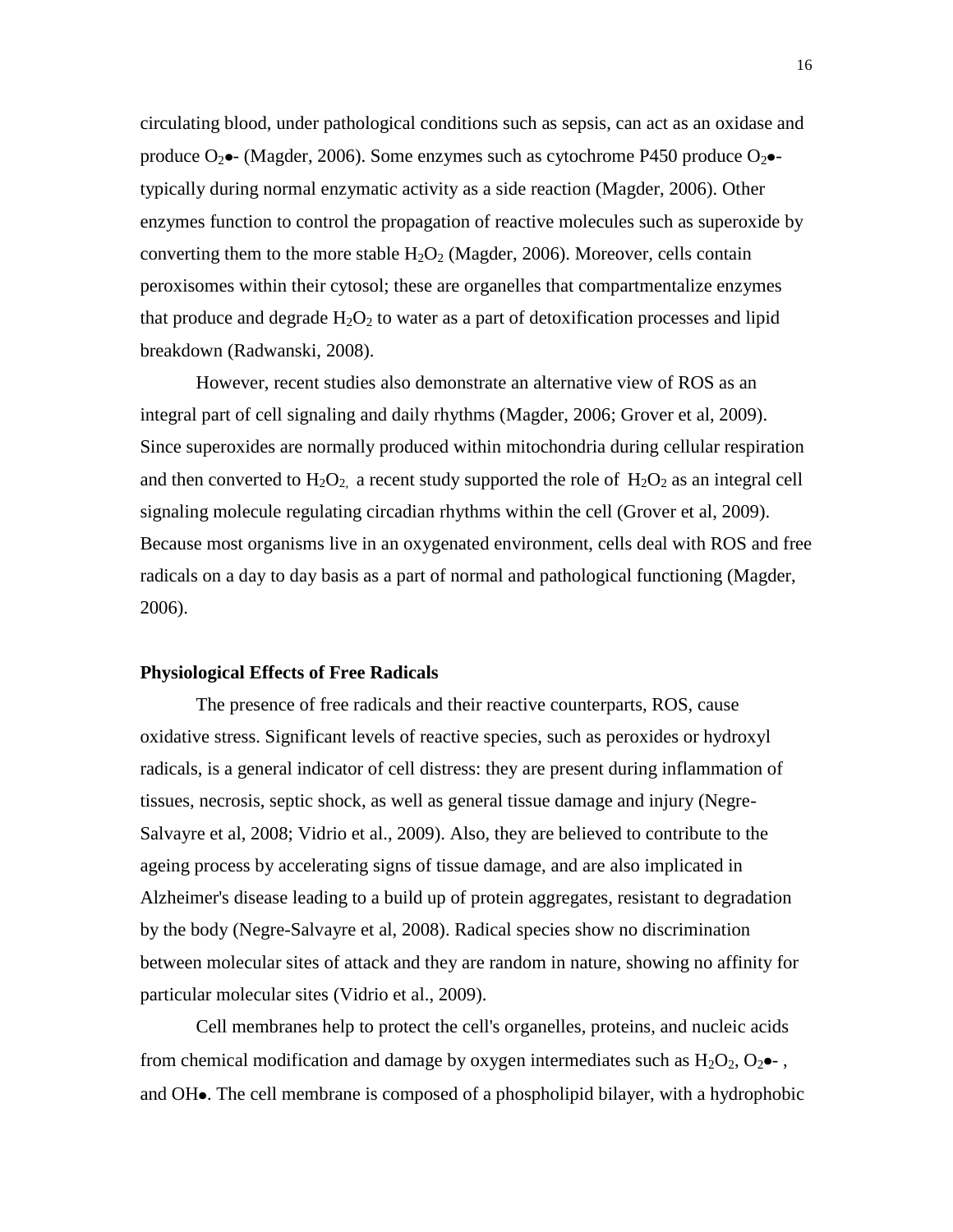interior and hydrophilic interior, which varies in composition of saturated and unsaturated fatty acids, glycolipids, lipid proteins and steroids such as cholesterol (Radwanski, 2008). Acting as the cell's barrier, the membrane compartmentalizes cell contents and limits molecular traffic to protect important biomolecules, such as DNA (Smith and Murphy, 2008) . Since cell membranes act primarily as protective barriers they are the first point of attack by free radicals and ROS (Smith and Murphy, 2008).

Because cell membranes are generally the first site of attack by radical and ROS, in order to study the effects of oxidative stress on cells many biomedical studies have investigated free radical interaction with varying membrane constituents, mainly fatty acids and membrane proteins (Gutteridge, 1995; Negre-Salvayre et al, 2008; Vidrio et al., 2009). Free radical oxidation of polyunsaturated fatty acids in cell membranes is known as lipid peroxidation (Gutteridge, 1995). This is the main mechanism by which free radicals attack cell membranes (Gutteridge, 1995; Negre-Salvayre et al, 2008). Lipid peroxidation is a chain reaction of events that result in an enormous variety of end products, which are markers of oxidative stress (Gutteridge, 1995). Initiation of lipid peroxidation involves the abstraction of H+ from a methyl group on a fatty acid chain by radicals like OH $\bullet$  and  $HO_2^{\bullet}$  (Gutteridge, 1995). This leaves an unpaired electron on the carbon that then undergoes rearrangement, which after combining with  $O<sub>2</sub>$  forms a peroxyl radical (Gutteridge, 1995). The peroxyl radical then starts a chain reaction that abstracts H+ from another fatty acid chain (Gutteridge, 1995). Cessation of this chain reaction requires intervention by compounds such as antioxidants (Gutteridge, 1995).

Lipid peroxidation produces cyclic peroxides, epoxides, and other derivatives whose decomposition result in the formation of reactive carbonyl compounds (RCC), ketones, and alkenes (Negre-Salvayre et al., 2008). RCCs such as aldehydes, dicarbonyls, and malondialdehyde (MDA), can chemically modify proteins (Negre-Salvayre et al, 2008). Modification entails irreversible, intermolecular and intramolecular cross-linking; production of dysfunctional proteins by dimerization between sulfide groups in polypeptides and the formation of adducts (Gutteridge, 1995; Dunne et al, 2006; Negre-Salvayre et al., 2008). Adducts are the products of the addition of two or more molecules resulting in a distinct reaction product (Negre-Salvayre et al., 2008). Free radicals and ROS have been implicated in the production of protein adducts in Alzheimer's disease,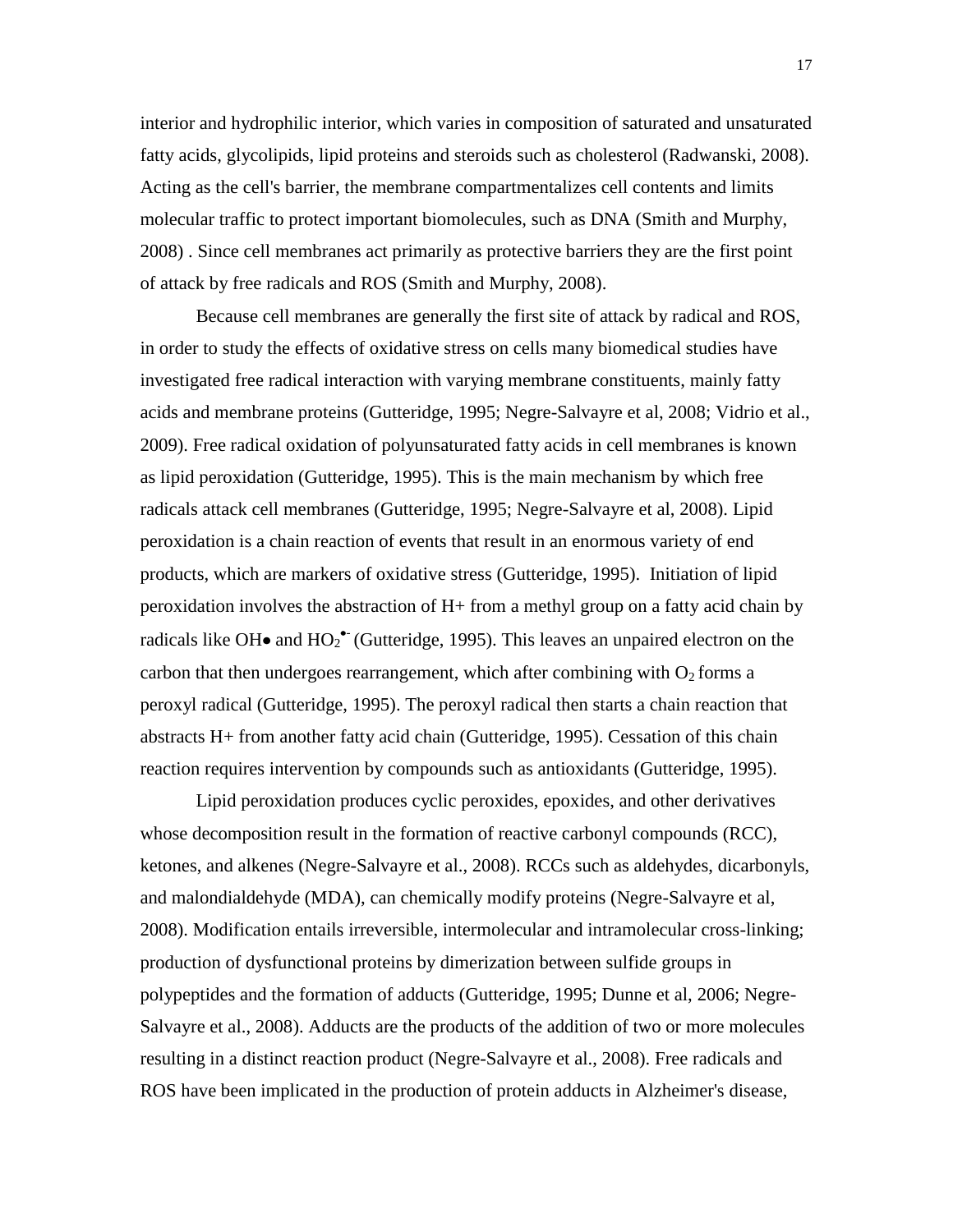which are highly resistant to normal degradation by enzymes like lysozymes (Negre-Salvayre et al, 2008). Lipid peroxidation also results in alterations in cell membrane fluidity and shape (Khalid and Ashraf, 1993). In summation, free radicals and ROS like  $H_2O_2$  are toxic to cells because of these chemical modifications they induce with OH $\bullet$ being the most extensively studied because it is thought to be the most deleterious culprit of oxidative damage (Gutteridge, 1995; Negre-Salvayre et al., 2008; Vidrio et al., 2009).

# **Iron and Free Radical Formation**

Iron (Fe) is a transition metal whose ions readily enters into electron transfers with oxygen (Gutteridge, 1995; Vidrio et al., 2009). Most notably in the red blood cells, Fe binds and transports oxygen in the blood. Fe is an essential micronutrient for most species, but it can also be toxic: excess or unbound iron can lead to oxidative damage particularly in erythrocytes (Rice-Evans and Baysal, 1987; Gutteridge, 1995; Vidrio et al., 2009). This can come from exposure to Fe atoms from the environment, or breakdown of hemoglobin containing erythrocytes or other iron containing metalloproteins such as myoglobin in muscle tissue (Rice-Evans and Baysal, 1987; Vidrio et al., 2009).

This toxicity is attributed to in part by its ability to mediate the formation of free radicals and ROS because it acts as a catalyst (Rice-Evans and Baysal, 1987; Gutteridge, 1995; Vidrio et al., 2009). In the presence of  $H_2O_2$ , oxygen and  $O_2^{\bullet\bullet}$ , Fe<sup>2+</sup> leads to the formation of OH $\bullet$ , O<sub>2</sub><sup> $\bullet$ </sup>,OH- and HOOH (Gutteridge, 1995; Vidrio et al., 2009) (R1-3).

| $Fe(II) + HOOH \rightarrow Fe(III) + \bullet OH + OH -$ | (R1) |
|---------------------------------------------------------|------|
|---------------------------------------------------------|------|

$$
Fe (II) + O_2 \longrightarrow Fe (III) + O_2 \tag{R2}
$$

$$
Fe (II) + O_2 + 2H^+ \to Fe (III) + HOOH
$$
 (R3)

Biological samples contain variable amounts of peroxidized material that iron can react with (Negre-Salvayre et al, 2008). Peroxides are organic compounds that contain the functional group, ROOH. The O-O bond readily breaks to form free radicals. In cell membranes, Fe can catalyze the formation of radicals by reacting with lipid peroxides found in fatty acid chains to produce alkoxyl and peroxyl radicals (R4) (Halliwell and Gutteridge, 1984; Gutteridge, 1995):

$$
LOOH \rightarrow LO \bullet + LO_2 \bullet + H_2O \tag{R4}
$$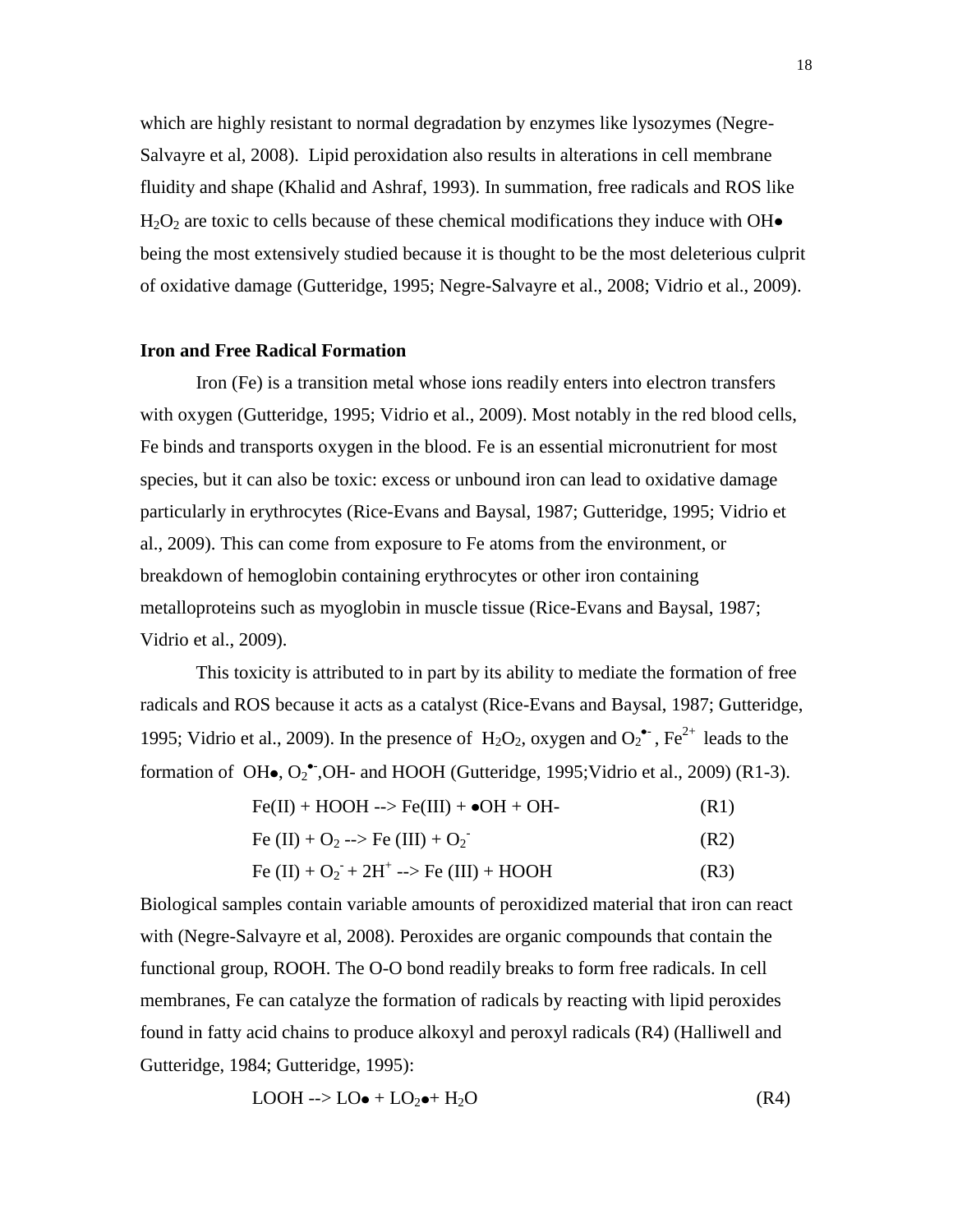Iron is primarily found associated with metalloproteins such as hemoglobin, which is involved in the transport of oxygen in red blood cells (erythrocytes) through the vascular system. Hemoglobin is a tetramer protein, each intimately associated with a heme prosthetic group (figure 3a). Heme is a heterocyclic ring with an Fe ion in the center (figure 3b).



Figure 3: a) Human hemoglobin protein. Heme group is highlighted in green, and polypeptide subunits in red and blue. b) Molecular structure of heme group with Fe ion in the center of ring. *Images courtesy of http://en.wikipedia.org/wiki/Hemoglobin*

Erythrocytes have to deal with oxidative stress on a daily basis due to the reductionoxidation cycling between iron and  $O_2$  in the heme groups (Halliwell and Gutteridge, 1984). Fe cycles between  $\text{Fe}^{2+}$  and  $\text{Fe}^{3+}$  after oxygen binds. Breakdown of hemoglobin after death introduces protein-bound and unbound Fe. As shown previously, iron is a common mediator of oxidative stress for cells by producing free radicals, like OH (Gutteridge, 1995; Dunne et al., 2006; Vidrio et al., 2009). Iron also readily degrades lipid peroxides and ROS that would be present even under normal conditions. Furthermore, after the death of an organism there would be an obvious lack of antioxidant defenses and other protective measures (Negre-Salvayre et al., 2008). Post mortem, the breakdown of hemoglobin would allow Fe to become readily available for free radical formation. As previously mentioned free radical interaction with the fatty acid chains in cell membranes initiates a chain reaction producing a variety of reactive compounds (Gutteridge, 1995; Negre-Salvayre et al., 2008). This cascade causes chemical modifications of lipids and proteins; one of those being irreversible crosslinking of proteins as well as lipids (Khalid and Ashraf, 1993; Negre-Salvayre et al., 2008). Free radical polymerization has been used in the production of bio- and industrial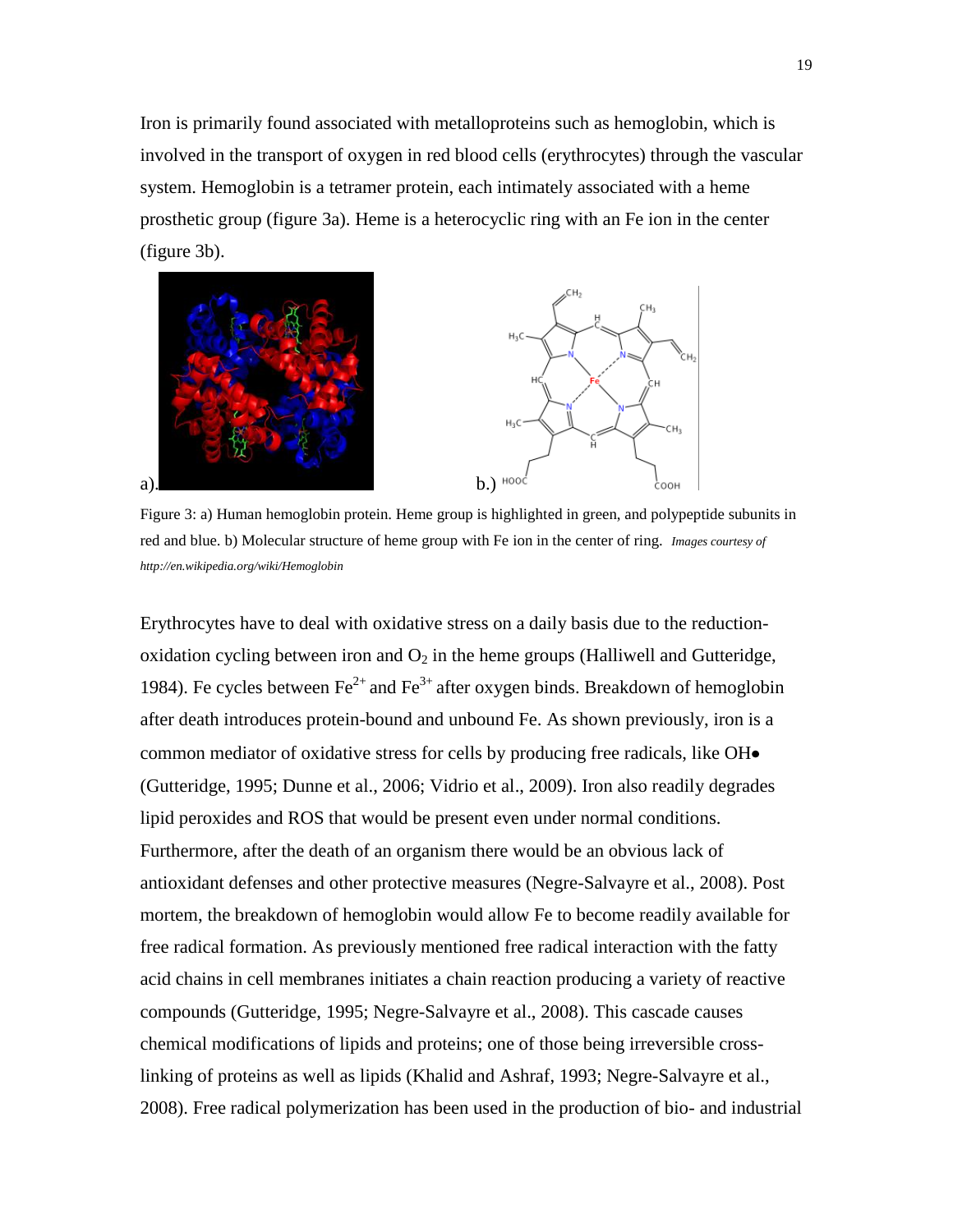polymers.

# **Proposal**

So the question remains whether Schweitzer's (2008) proposal can be a viable mechanism for soft-tissue preservation. Can hemoglobin breakdown leading to the exposure of iron mediate cross-linking of cell membranes and lead to improved stability? I propose to test this hypothesis by specifically by looking at the role of iron mediated cross-linking as it pertains to soft-tissue preservation. *Therefore I propose that raising Fe (II) levels may cause increased cross linking in cell membranes that would inhibit cell degradation and increase the chances for preservation.* I want to utilize resealed erythrocytes as a well-characterized membrane model that could test this question by exposing them to varying concentrations of iron. Resources and time often limit experimentation in long term, real life conditions, so small scale experimentation can help illuminate the preservational mechanism by using a simple membrane model to examine the relationship between iron and cross-linking in soft-tissues. This question is important to pursue because it is essential to re-evaluate the preservational processes that would lead to these rare occurrences in the fossil record.

# **Research Design and Methods**

#### **Aim #1: Preparation of Membrane Model and Iron Treatment Groups**

My experimental construct necessitates the use of a membrane model exposed to varying concentrations of iron. Using erythrocyte ghosts, which are red blood cells with no internal contents, as a membrane model is ideal for two reasons. First, erythrocytes have been extensively studied due to the simplicity of their membrane components so the detection of cross-linking in membrane proteins only requires the analysis of a limited number of proteins in gel electrophoresis (Radwanski, 2008; Tobiason, personal communication). Therefore they offer straightforward opportunity to evaluate the effects of free radicals on membrane constituents (Gothoskar, 2004). Secondly, in order to specifically look at iron's role in soft-tissue preservation, my study is able to solely investigate iron's role by removing hemoglobin, which could obfuscate the interpretation of results. Subsequent results from this experiment can be used as a comparison to future studies involving varying levels of hemoglobin and its breakdown products.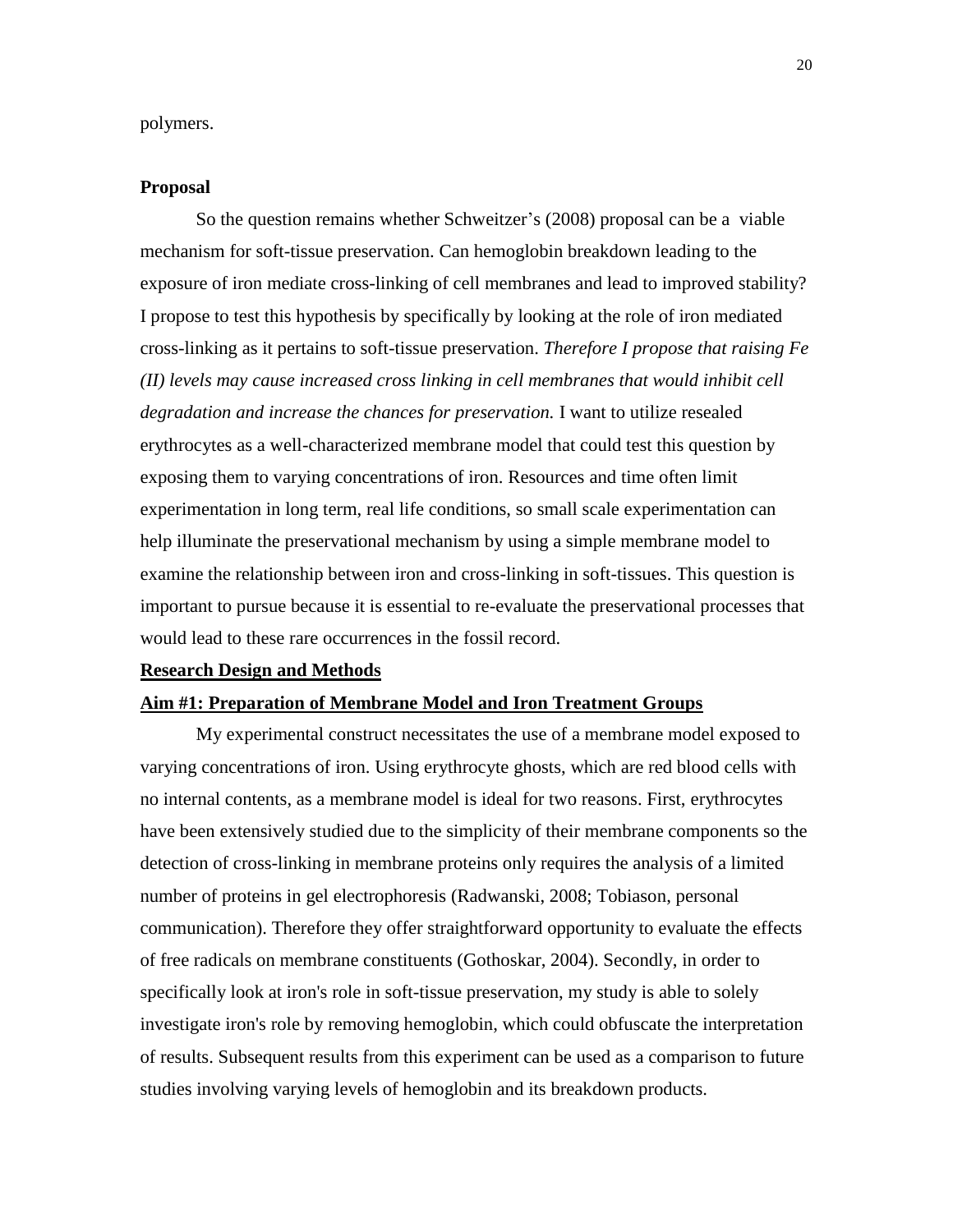#### **1a) Ghost cell preparation**

The procedure is adapted from Derkham and Harding's (2002) protocol, which calls for the extraction of freshly drawn blood from a pig subject followed by centrifugation, washing the cells, hypotonic lysing, separation of hemoglobin and resealing the membranes by restoring isotonic conditions. Freshly drawn sheep blood will be collected in vacuum tubes and stored at  $4^{\circ}$ C with heparin (5mg/100 ml) to prevent coagulation during sampling (Kennedy et al, 1986). Blood will first be centrifuged at 1000g for 10 minutes to remove plasma and white blood cells from erthryocytes. Isolated erythrocytes will then be re-suspended in an isotonic HEPES buffer with a pH of 7.4. In order to release internal contents, packed erythrocytes are to be vortexed gently and lysed within a hypo-osmotic buffer (15 mM Pipes and 0.1 M EDTA) with a pH of 6.

In order to ensure the ghost cells are hemoglobin-free, the samples will be filtered using gel filtration chromatography as outlined in Durham and Harding's protocol (2002). Samples will be loaded into a Sepharose 2B size-exclusion column which is a crosslinked agarose beads with a broad fraction range of 70K-40,000 K. The column temperature will be sustained at 0°C via a cooling jacket to prevent resealing. HEPES will be used to elute column. To produce a calibration curve, the molecular weight standard, Fluka-69883, with a molecular weight range of 6500-660,000K, will be purchased from Sigma-Aldrich and prepared by company instruction (Amersham,1998). Based on elution volumes from re-sealing protocol from Derham and Harding (2002) and molecular weights, ghost cell fraction should elute with a void volume of approximately 70 ml; hemoglobin band should elute 130 mls later. Fractions collected will be analyzed using UV-spectrometry with a  $\lambda$ max of 280 nm to confirm fraction identity (Amersham, 1998). Ghost cell fraction should be white to colorless indicating hemoglobin free nature. Cell fractions will be pooled and washed with chilled isotonic HEPES buffer five times to remove hypo-osmotic buffer solution.

To reseal ghost cells, packed cells in isotonic HEPES buffer will be shaken and incubated in water bath at 37°C for 30 minutes. Tubes will then be centrifuged at 10,000 g, mixed and washed three times in HEPES buffer, pH 7 (20 mM Hepes and 145 mM NaCl) and transferred to media described below at 50% hematocrit levels. All dH<sub>2</sub>O used in preparation of solutions will be treated with Chelex-100 molecular biology grade resin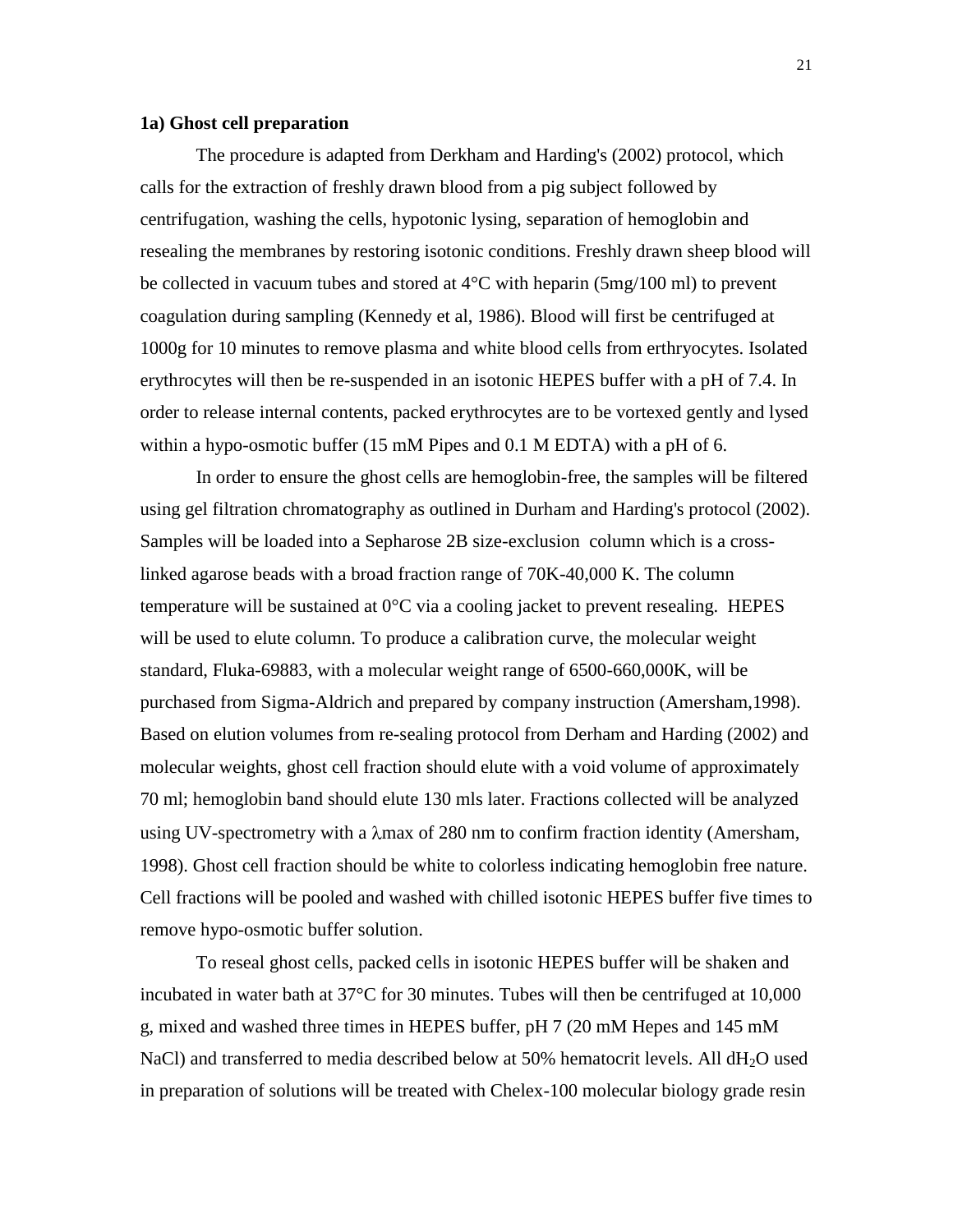from BioRad Laboratories to chelate metal species that could contaminate cell treatment solutions. Specifically, more iron in solution that is unaccounted for would alter the expected concentration levels. Trace amounts of iron would also contaminate the negative control, which should contain no iron.

# **1b) Iron Treatment and Controls**

By using a range of concentrations, the role of iron as a proposed mechanism for cellular preservation can be evaluated. If iron mediates a preservational mechanism, then exposing cellular components such as ghost erythrocytes to varying concentrations can experimentally assess the relationship between iron, free radical production and cell membrane cross-linking. Moreover, it provides insight into base-line concentrations of available iron required to improve preservation potential of cells such as erythrocytes.

Relevant iron levels were chosen based on previous studies that examined free radical chemistry in vitro. Buettner and Jurkiewicz (1996) found that iron concentrations in the range of  $1-10$  µmol participate in iron oxidation pathways. Studies on oxidative damage from free radical production in physiological buffers commonly use 100 µmol iron (Arai et al., 2005; Vidrio et al.,2009). Therefore, a range of iron concentrations (1 $\mu$ mol, 5 $\mu$ mol, 10 $\mu$ mol, 25 $\mu$ mol, 50 $\mu$ mol, and 100  $\mu$ mol) will be prepared from ferrous sulfate (99.9+%) purchased from Sigma and then dissolved in an 0.9% saline solution (Starke and Farber, 1985; Vidrio et al., 2009). All iron salt solutions will be freshly prepared the same day to limit the exposure of iron to air and contamination from mishandling of solutions. In 150-ml acid-washed Teflon FEP bottles wrapped in aluminum foil, each treatment solution of Fe (II) will be added to 15 ml of ghost suspension. Acid washing thoroughly cleans the Teflon, removing chemical contaminants, and the aluminum limits exposure of the cell suspension to light. HOOH in 1.0 mM will be added to catalyze the production of hydroxyl radicals (R1) (Vidrio et al., 2009).

$$
Fe(II) + HOOH \text{ --} > Fe(III) + \bullet OH + OH \text{ --}
$$
 (R1)

Transition metals like Fe  $(II)$  are known to react with dissolved  $O_2$  to produce superoxides  $(R2)$ , which react with a reduced metal ion to form HOOH  $(R3)$  that participates in R1 (Vidrio et al., 2009).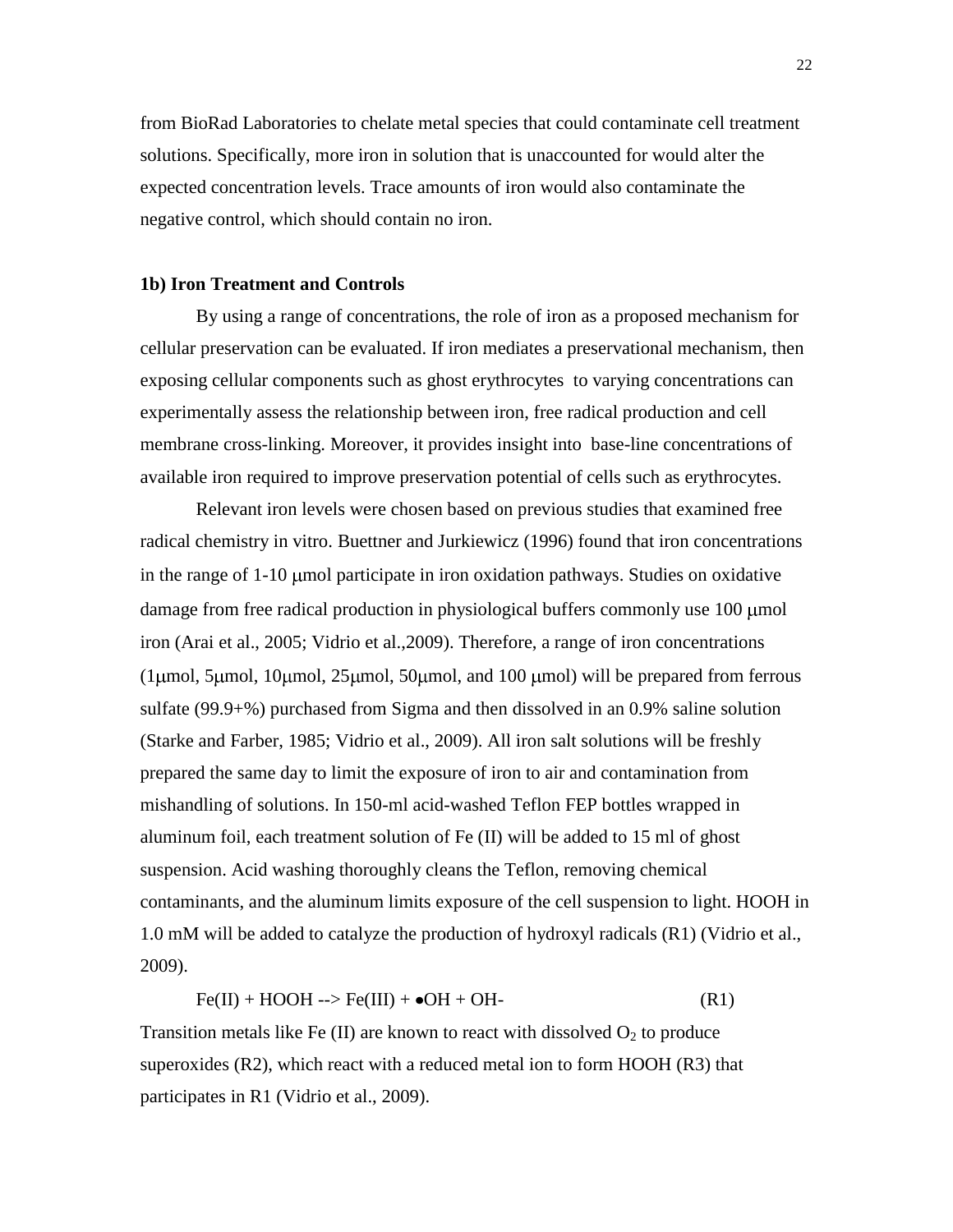| Fe (II) + O <sub>2</sub> --> Fe (III) + O <sub>2</sub>           | (R2) |
|------------------------------------------------------------------|------|
| Fe (II) + $O_2$ <sup>+</sup> 2H <sup>+</sup> --> Fe (III) + HOOH | (R3) |

However, HOOH is a frequent occurrence in cells that converts other radicals and ROS to this more stable form (Gutteridge, 1993; Magder, 2006). In tissue post-mortem, the exposure of cells to aerobic conditions and to oxidative species that build during autolysis, necrosis, and general cell stress would no doubt provide iron ions plenty oxygen species with which to react (Gutteridge, 1994; Magder, 2006; Dunne et al, 2006; Schweitzer et al., 2008). Therefore using HOOH (instead of a complex mixture of oxygen species or using a basal amount of oxygen in solution) is required to provide a simple starting point for the production of hydroxyl radical, which is the most commonly cited damaging product of iron auto-oxidation (Gutteridge, 1994; Vidrio et al., 2009). The Teflon bottles that contain the cell suspension with iron will be incubated at room temperature and shaken gently for 24 hours in the dark (Vidrio et al., 2009).

A negative control containing resealed ghost erythrocytes with no added iron but hydrogen peroxide, and a negative control with no iron or hydrogen peroxide under conditions delineated below will be used for comparison purposes. The negative control with peroxide but no iron will help to clarify if metal contamination or other oxidizing reactions have occurred without the addition of catalytic iron. The other negative control that contains only resealed ghosts that will be incubated under the same conditions will likewise reveal possible any confounding effects. Four replicates per treatment level will used for statistical analysis as described later.

Preparation of resealed ghosts is a standard procedure that is straightforward. There should be no difficulty in their preparation. Preparation of iron solutions could encounter problems due to mishandling of samples that would result in exposure to the environment particularly air and light. Solutions will only be prepared and handled by trained individuals.

# **Aim #2: After the model system is set up, the free radical production will be**

**measured and lipid peroxidation by-products will be detected.** In order to ensure free radicals are being produced by each treatment and to quantify their levels, High Performance Liquid Chromatography (HPLC) will be employed after the 24 hour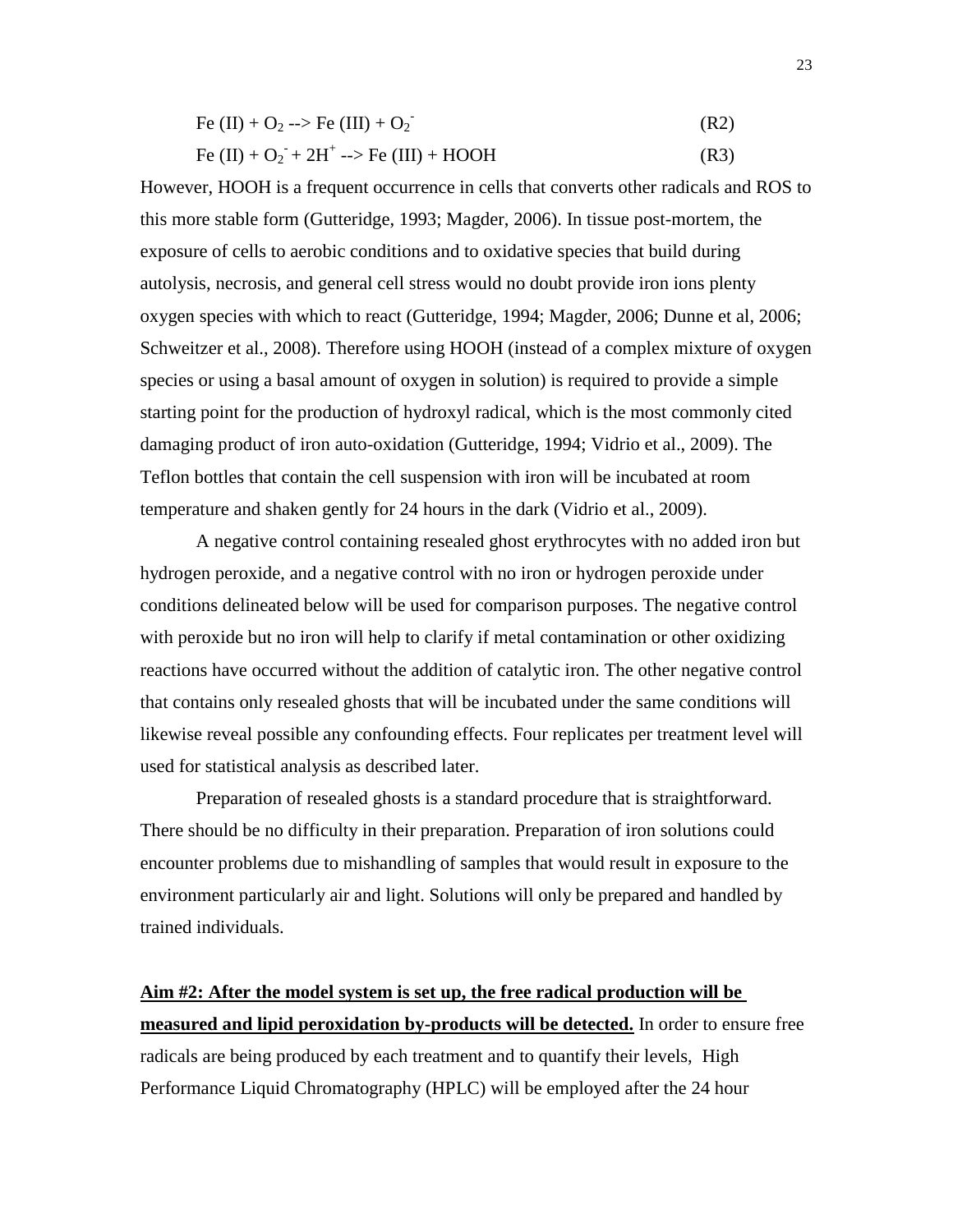incubation. To determine if lipid peroxidation is occurring within the system, detection of common lipid peroxidation products will also be detected with HPLC.

#### **2a) Measuring OH Production with High-Performance Liquid Chromatography**

Benzoate is a free radical scavenger used to detect  $\bullet$ OH in biological samples (Gutteridge, 1987). Benzoate acts as a detector molecule that produces highly fluorescent derivatives through at least three radical mechanisms which result in the formation of phenol, hydroxylation of benzoate, and production of thiobarbituric-acid reactive material (Gutteridge, 1987). The main mechanism involves the hydroxylation of benzoate to hydroxybenzoates by an addition reaction that are highly fluorescent, and can be detected with spectrometry when it is used in conjunction with HPLC (Gutteridge, 1987). This procedure has been commonly used since the 1980's as a straightforward way to detect and quantify  $\bullet$ OH production in solution via the measurement of p-hydroxybenzoate (p-HBA), which is a stable product (R5) (Gutteridge, 1987; Vidrio et al., 2009).

Benzoate +  $\bullet$ OH --> p-HBA + other products (R5)

Using a previously established protocol by Vidrio et al. (2009), 10 mM of benzoate will be prepared from sodium benzoate (A.C.S.). At the end of the incubation period, samples from each treatment concentration and both controls will be homogenized and centrifuged; the supernatant will be quickly added to the benzoate solution in auto-sampler vials under dark conditions ready for immediate HPLC analysis.

The HPLC apparatus entails a LC10-AT pump, and a C-18 reverse-phase column (250 x 3 mm; 5 µm beads) with a SPD-10AV UV-visible detector with  $\lambda = 256$  nm (Vidrio et al., 2009). Eluent is composed of 70% filtered,  $_{d}H_{2}0$  and 30% CH<sub>3</sub>CN with pH adjusted to pH=2 with HClO<sub>4</sub>, and a flow rate of 0.60 ml min<sup>-1</sup>. A calibration curve will be obtained using p-HBA standards made in the ghost suspension fluid used during the reaction (Vidrio et al., 2009). Calibration will be performed on the day of each experiment. Concentration of  $\bullet$ OH will be determined using the following equation from established by Jung et al (2006):

$$
[OH] = [p-HBA] / (Y_{p-HBA} X \# \# \#_{BA})
$$
 (R5)

[p-HBA] stands for the measured concentration of p-hydroxybenzoic acid;  $Y_{\text{pHBA}}$  is the molar yield of p-hydroxybenzoic acid produced from the reaction of benzoate with  $\bullet$ OH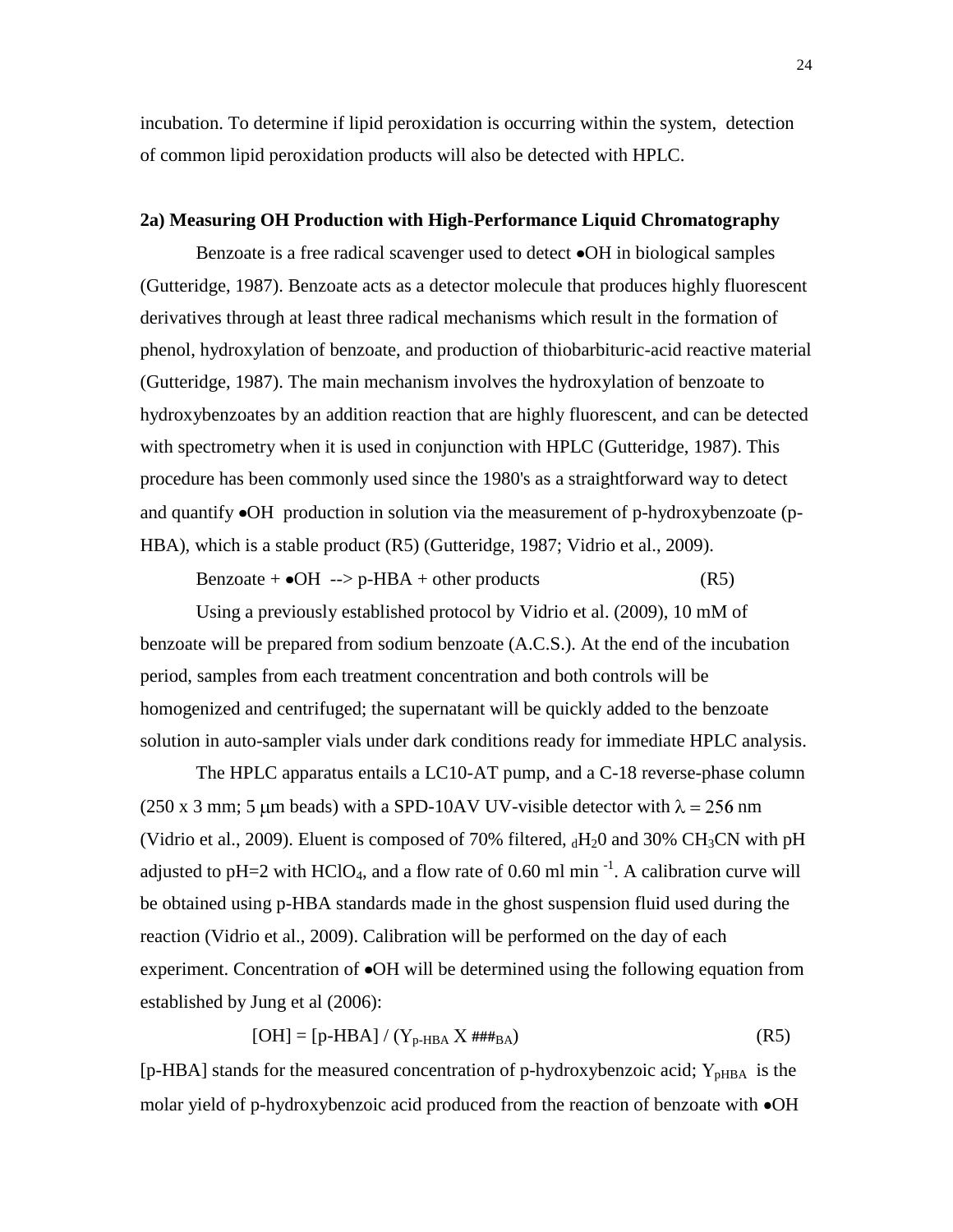in buffer without cells. In addition, spectra will be compared to reference spectra from previously established HPLC quantification protocols (Gutteridge, 1987).

#### **2b) Detection of Lipid Peroxidation**

Lipid peroxidation and its derivatives should not be assumed simply from detecting the presence of OH. Therefore, detection of lipid peroxidation through the presence of its varied products is required (Gutteridge, 1995). Detection of lipid peroxidation is also important because this pathway provides evidence that free radicals are interacting with the cell membrane (Schweitzer et al., 2008). Lipid peroxidation in each treatment group can be compared to the amount of free radical production, and alterations in proteins and lipids seen in electrophoresis. There is a multitude of techniques that test for lipid peroxidation products such as aldehydes, ketones, lipid peroxides, and diene conjugation of fatty acids (Gutteridge, 1995). Erythrocyte membranes are rich in polyunsaturated fatty acids, so they are susceptible to lipid peroxidation (Lykkesfeldt, 2001). Also, other fluorescent assays measure aldehydes by the formation of fluorescent products; however, these assays introduce complex reaction products and side reactions due to derivatization making it difficult to assess whether fluorescent products are actually from lipid peroxidation (Gutteridge, 1995).

Lipid hydroperoxides (LOOH) and its moieties such as its hydroxy derivative (LOH), are the main stable products of lipid peroxidation (Browne and Armstrong, 2000). HPLC allows for an accurate depiction of LOOH levels without derivatization (Browne and Armstrong, 2000). HPLC allows for the separation of LOOHs and LOHs without extensive manipulation. Both conjugated dienes of LOOH and LOH absorb strongly near 234 nm (Browne and Armstrong, 2000). Reverse-phase HPLC as been shown in previous studies to provide an accurate representation of LOOH and its moieties with improved resolution (Browne and Armstrong, 2000).

For this study, the HPLC protocol will be adapted from Browne and Armstrong (2000). All reagents used will be HPLC grade of the highest quality. Autoxidation will be reduced during sample handling by removing dissolved oxygen from solvents involved in extraction and elution. This will be accomplished by placing solvents under reduced pressure, solvent will be ultrasonicated, and then there will be 15 minutes of bubbling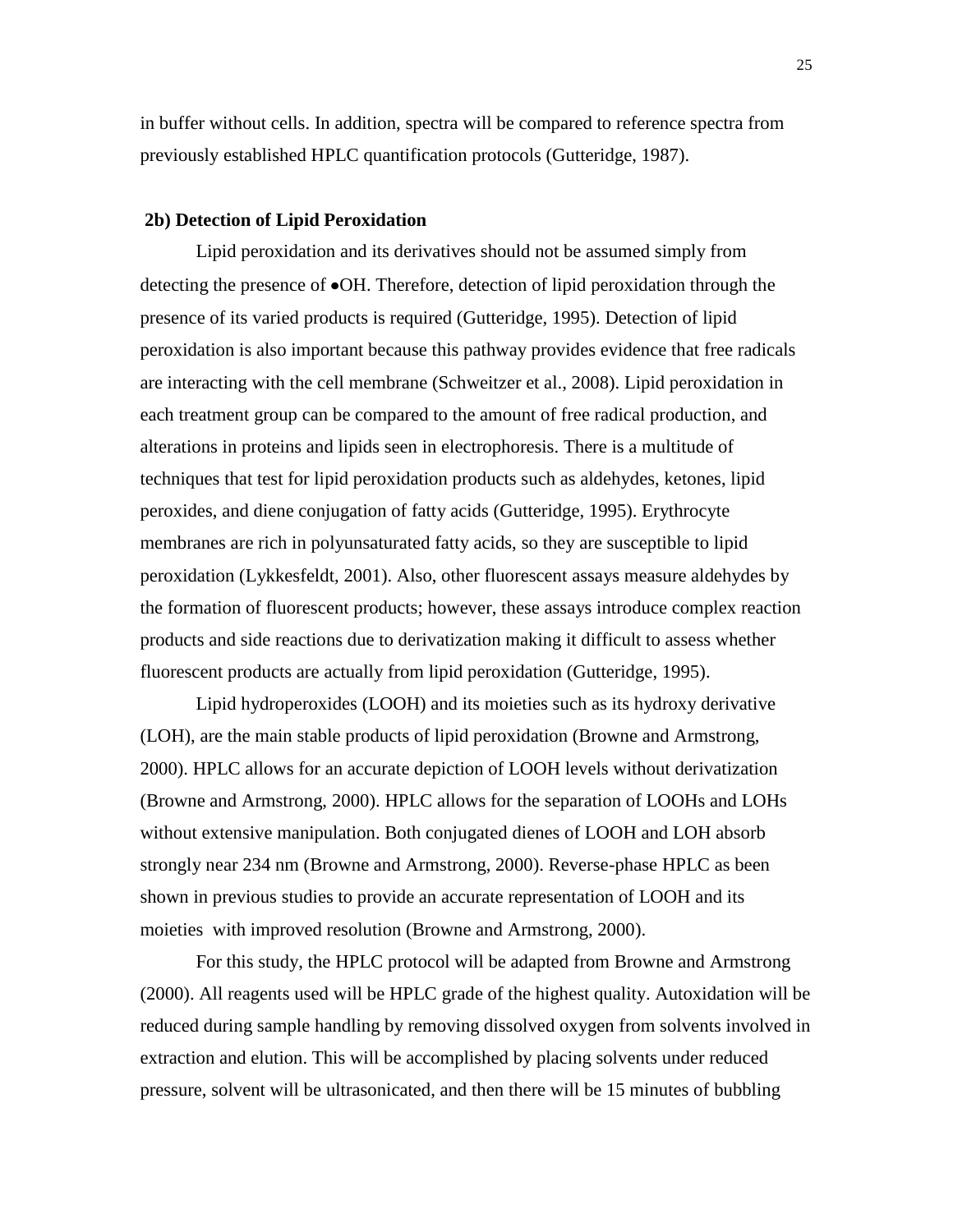with helium (Browne and Armstrong, 2000).

A portion of each erythrocyte treatment sample will be washed with phosphatebuffered saline. A 40- $\mu$ L sample will be diluted with 100  $\mu$ L of H20, and then mixed with  $20$ - $\mu$ L of 2.5 mmol/L butylated hydroxytoluene (BHT) in ethanol, 40- $\mu$ L of sodium dodecyl sulfate, and  $600 \mu L$  of thiobarbituric acid (TBA) reagent diluted 1:1 with 200 mL/L acetic acid (pH 3.5). The sample will be heated to 95<sup>o</sup>C for an hour and cooled. An additional 200  $\mu$ L of H2O and 1000  $\mu$ L of butanol-pyridine (15:1) will be added. The centrifuge tube will be vortexed vigorously, and the organic layer will be separated via centrifugation at 16 000g. Sample injections will be run at 1 mL/ min. Calibration curves will constructed with 2.5-100 µmol/L of tetramethoxypropane. An automated HPLC gradient system with a autosampler (4 C), gradient pump, vacuum degasser, and fluorescence detector (excitation, 515 nm; emission 553 nm) will be employed. A C8 column with a particle size of 5  $\mu$ m and 150 x 4.6 nm sized column will be fitted with a guard column. Mobile phases are composed of 300 mL/L methanol in 50 mmol/L potassium dihydrogen phosphate buffer (pH 7.0) for phase A, and 800 mL/L of methanol in same phosphate buffer. Sodium azide was added to mobile phases to prevent bacterial growth. A reagent blank will be run along with samples.

As the iron concentration rises from  $0-100 \mu M$ , the free radical levels would be expected to rise (Gutteridge, 1995). This positive trend would be expected because there is more iron to catalyze with HOOH and any dissolved oxygen to produce more free radicals. I have not found previous studies to quantify lipid peroxidation products in relation to free radical levels. I would expect that lipid hydroperoxide levels that will be detected during HPLC analysis would rise. However, lipid peroxidation is a chain reaction occurring with the cell membrane consituents, and there are a set number of consituents from which to produce lipid hydroperoxides. Increasing free radical production perhaps only increases the rate at which this achieved not the levels of hydroperoxides. Also, HPLC analysis of lipid hydroperoxides is only examining one byproduct, and although it is a primary by-product.

The HOOH but no iron should not produce free radicals, nor should lipid hydroperoxides be detected in the sample. If there is no iron contamination of the solution, there should be no production of free radicals if the solution was prepped and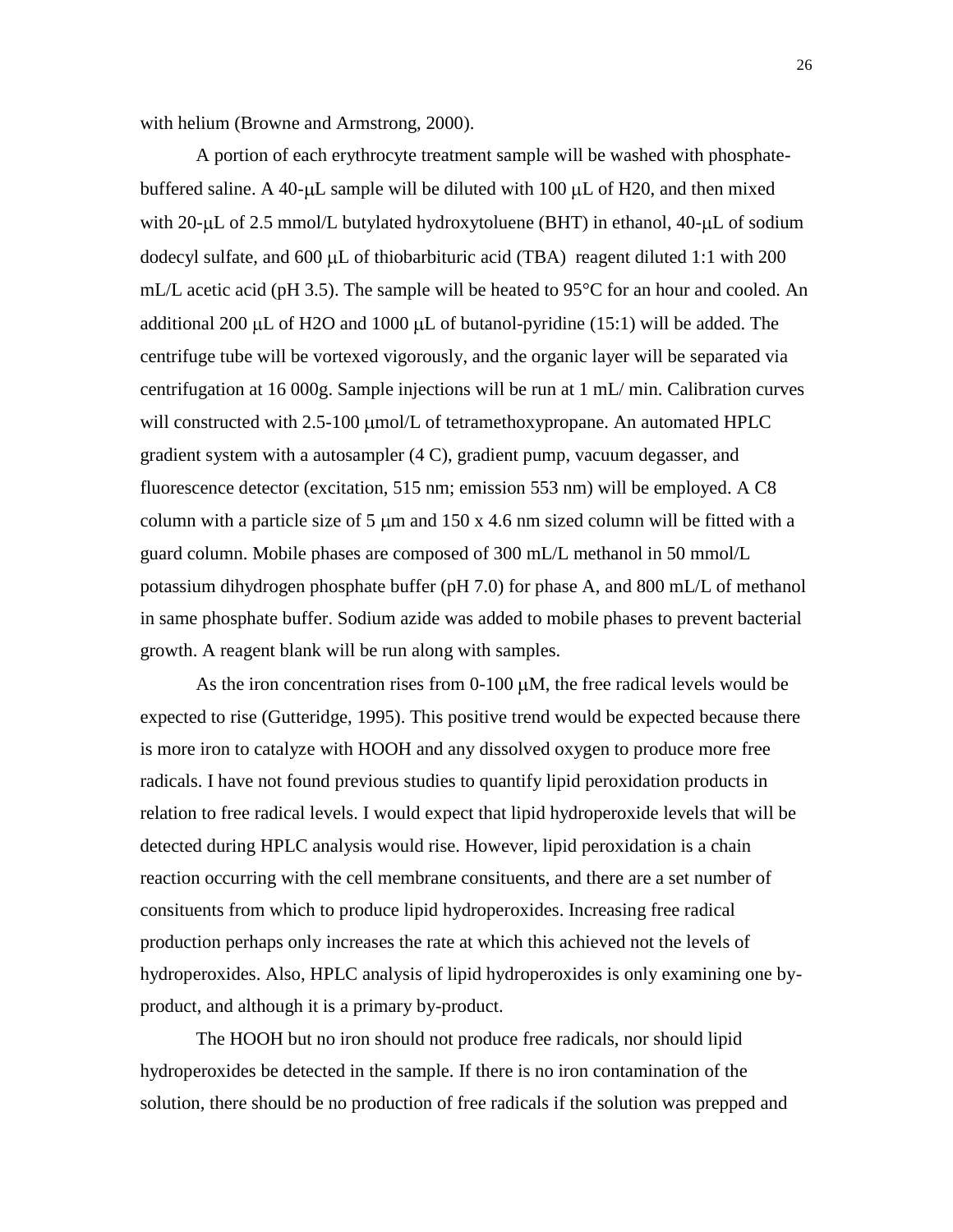stored correctly. Also, it should show no signs of lipid peroxidation because it contains no cells. The second negative control contains only ghost cells with no reagents added. I would expect to see little to no free radical production, and little to no lipid hydroperoxides. However, cell membranes in living organisms, particularly red blood cells, normally contain small levels of lipid peroxides in them, but they may below the detectable limits using HPLC (Gutteridge, 1995).

Furthermore, another issue are the detection limits and detection of differences between treatments of free radicals and lipid hydroperoxides. The concentrations of iron used in this study were chosen from previously established protocols. While increases in free radical production and lipid hydroperoxides may occur because of rising concentrations of iron, these differences may be too small for the method chosen to differentiate. These levels may also be below the detectable limit. These issues could be resolved by using a different method of detection such as mass spectometry analysis. Collaboration with analytical chemists could also help streamline the procedure. Also, using a greater range of concentrations could improved resolution of results.

# **Aim #3: Subsequently, each erythrocyte treatment group will have membrane crosslinking evaluated by gel electrophoresis.** Cell cross-linking will be evaluated using SDS-PAGE and dual staining of lipids and membrane proteins. Red blood cell membranes are well characterized and they are an ideal membrane model for this purpose due to the simplicity of their membrane components. Detection of cross-linking in membrane proteins only requires the analysis of a limited number of well-characterized protein banding patterns in gel electrophoresis. Therefore they offer the opportunity to evaluate the effects of free radicals on membrane lipids and proteins (Gothoskar, 2004).

# **Evaluating Lipid and Protein Cross-linking**

Cross-linking of lipids and proteins in cell membranes alter the molecular weight. Crosslinking would result in higher molecular weight protein products and lipids. Gel electrophoresis separates proteins and lipids based on molecular weight. Therefore, this technique can be used to initially assess the number of cross-linked products by observing changes of electrophoretic mobility in a SDS-PAGE gel in comparison with a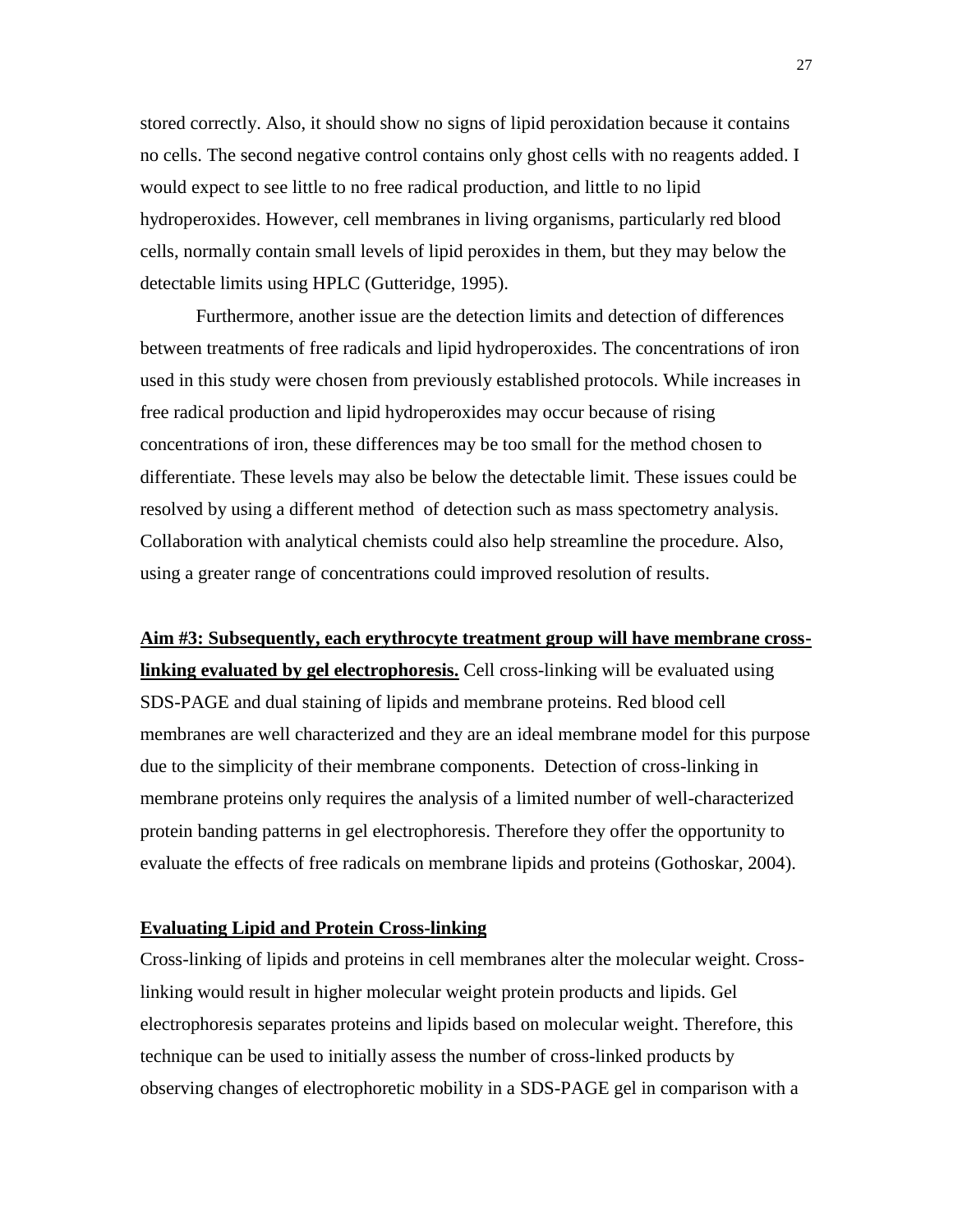molecular weight standard as well as the negative controls described previously.

SDS-PAGE will be performed as adapted from Dzandu et al. (1984) and Hixson et al. (1981). After the 24 hour treatment, a portion of each treatment sample will be centrifuged with supernatant removed and washed five times in 5 mM Tris/HCl / 140mM NaCl / 1mM EDTA/ 0.1 mM phenylmethylsulfonyl fluoride (pH 7.4) at 4 C. Cells will be diluted to numbers of equal cells, centrifuged, and then solubilized with 1% sodium dodecyl sulfate (SDS). Electrophoresis will be carried out on 16 x 18 x 0.15 cm acrylamide slab gels. A current of 50 mA for each slab until bromophenol blue tracking dye is 1.5 cm from the bottom of gel. Molecular weight standards will be purchased from Sigma; erythrocyte membrane polypetide band standards will also be used as internal molecular weight standards.

A silver-staining kit to stain lipids from Bio-Rad will be used according to manufacturer's instructions. Each slab will be counterstained with 200 ml of 0.1% (wt/vol) coomassie blue/ 25% (vol/vol) methanol/ 7.5% (vol/vol) acetic acid for proteins (Dzandu et al., 1984). Gels will be loaded with  $1.25 \mu L$  of packed erythrocytes from treatment sample replicates including controls. Lipids will be stained a yellow color while polypeptides will stained blue (Dzandu et al., 1984). Densitometry will be used to assess changes in protein and lipid densities per band (Tobiason, personal communication).

I would expect that as the iron treatment levels rose, so would the iron catalysis of free radicals. If iron production of free radicals plays a role in cross-linking as stated by Schweitzer et al. (2007), I would expect to see increases in the cross-linking of cell membrane proteins and lipids in the ghost erythrocytes. Increases in cross-linking will correspond to larger protein and lipid sizes because two or more proteins or lipids are polymerized together. Larger sized proteins and lipids will travel slower through the gel matrix, and migration distances will be shorter. Therefore I would expect that ghosts treated with the highest concentration of iron,  $100 \mu M$ , would show the lowest migration distances for its membrane proteins and lipids when compared to the untreated ghost cell standard. Also, densitometric analysis of bands from treated ghosts and untreated ghost standard would be expected to reveal bands that are more dense (meaning more protein or lipid due to staining intensity) closer to the wells. I anticipate bands will become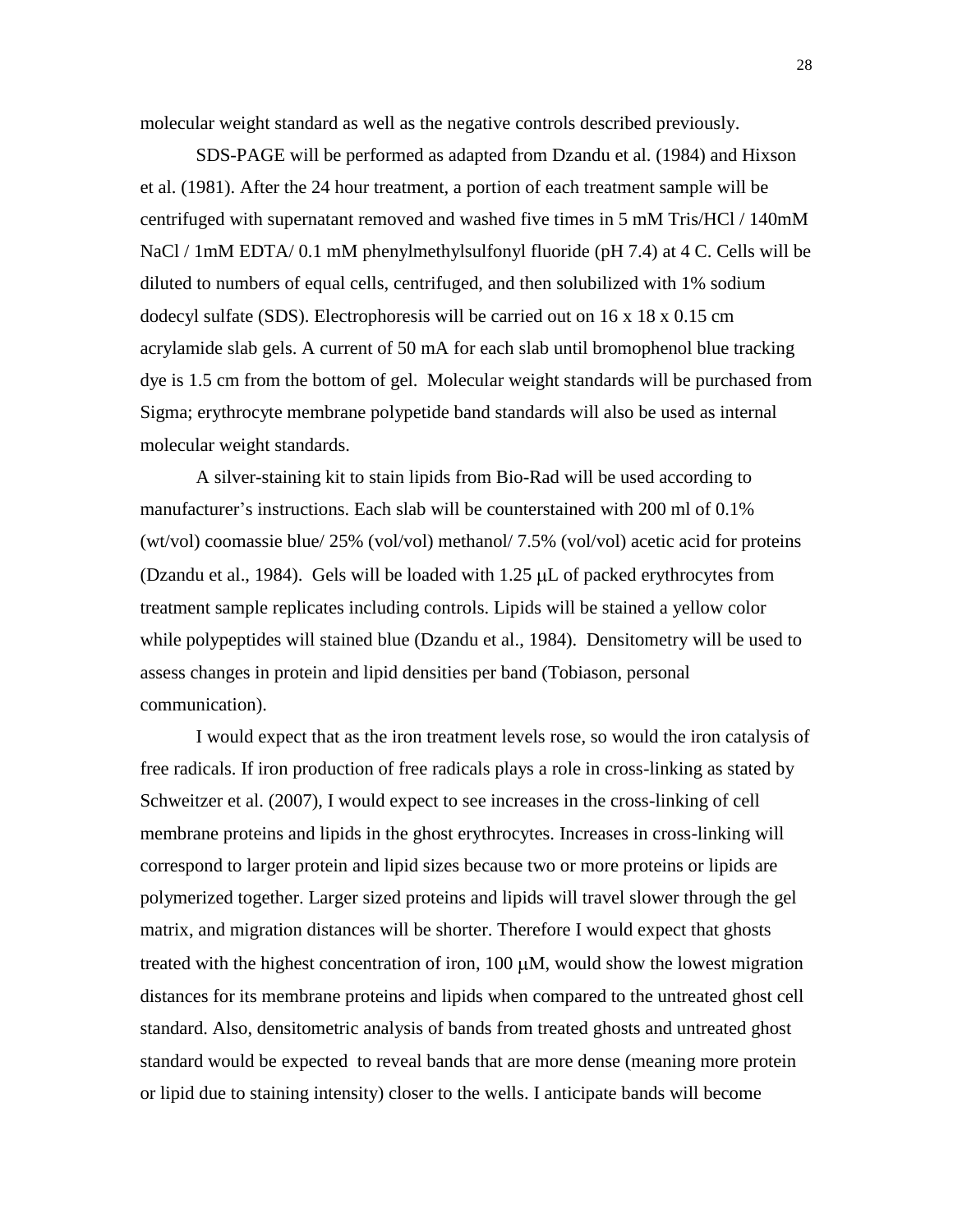denser in coloration because there are more proteins and lipids per band due to polymerization of one or more proteins and lipids.

However, it would be idealistic to expect all proteins and lipids to cross-linked as some would remain unaltered. Perhaps as the iron concentration reaches the upper limits of  $100 \mu$ M this may occur. Also, the iron concentrations chosen may not be sufficient to display detectable differences in band distance and density. A new, broader range of iron concentrations could then be used like  $0\n-200 \mu M$ .

#### **Discussion**

In 2005, the discovery of pliable soft-tissues from a 65+ million year old *Tyrannosaurus rex* specimen by Schweitzer et al. prompted discussion of mechanisms that allowed for the preservation of collagen and cellular material such as osteocytes. One of the mechanisms proposed was the triggering of cross-linking of cell membrane consituents by iron, which is oxidized during hemoglobin breakdown and subsequently catalyzes the production of free radicals (Schweitzer et al. 2007). Cross-linking of membrane proteins and lipids makes them resistant to decay and degradative reactions (Schweitzer et al., 2007). I want to investigate iron's role as a preservational mechanism, so I propose to expose cellular material (erythrocyte ghosts) to varying concentrations of iron. Free radical production will be quantified and lipid peroxidation will be detected by HPLC analysis. Cross-linking in proteins and lipids will be assessed using SDS-PAGE with densitometry to evaluate changes in bands.

Increases in lipid and protein band densities and lower migration distances are expected if polymerization of the membrane constituents occurs. Demonstrating polymerization of lipids and proteins in ghost erthrocytes would support Schweitzer's hypothesis, and it would help explain the conservation of endogenous organic material. If iron production of free radicals does not induce detectable cross-linking in this study, it would not support Schweitzer's hypothesis concerning iron's contribution to preservation of soft tissues like osteocytes and endothelial cells (Schweitzer et al., 2007). Iron concentrations were chosen based on previous studies; however, these concentrations of iron may not be relevant because the iron concentrations of decaying remains in a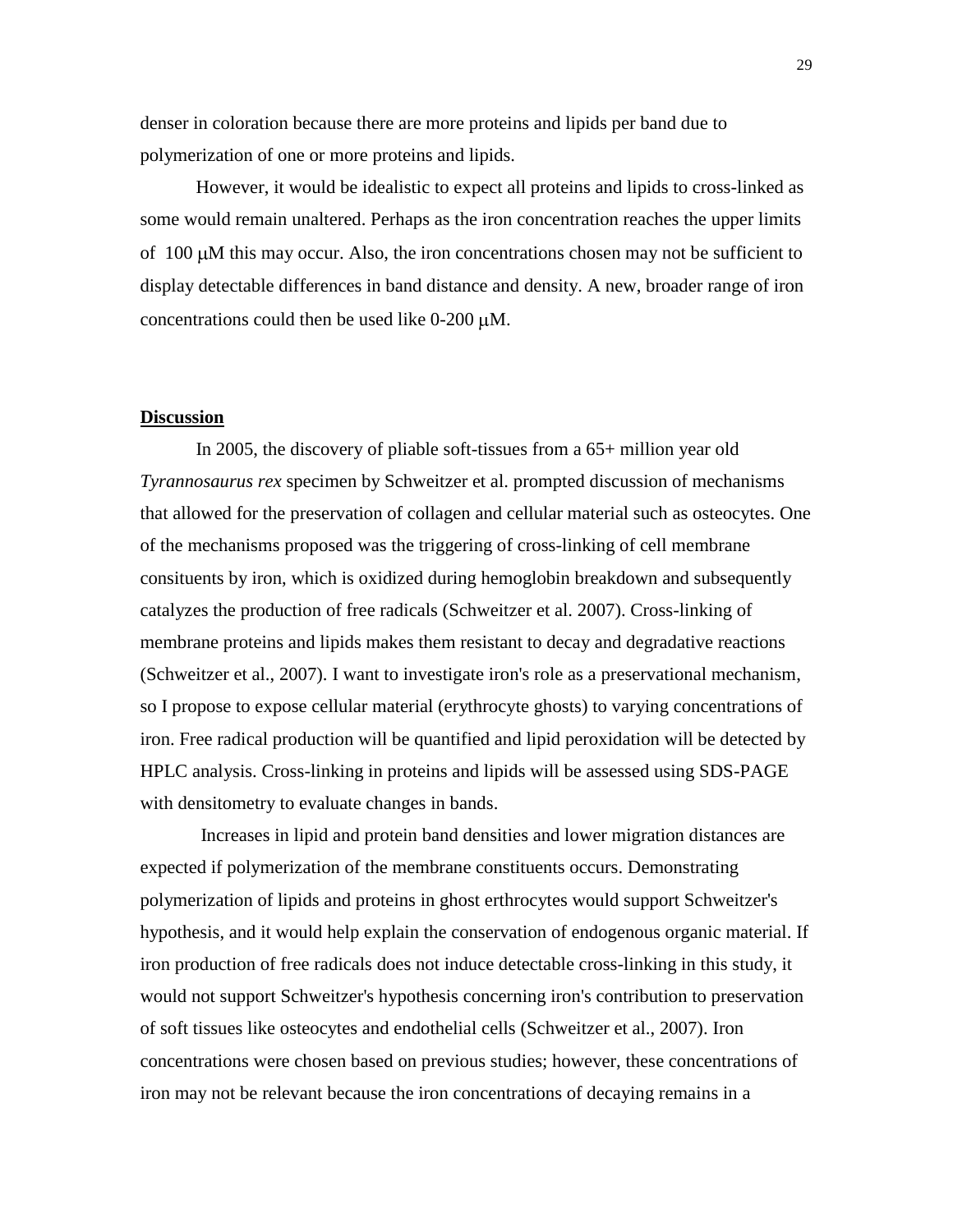realistic setting has not been investigated. Future studies could include the examination of iron content in decaying organisms over time, this would elucidate relevant iron concentrations to be used in a similar study such as this.

As stated by Schweitzer et al. (2007), this mechanism alone, if supported by the results of my study, is not adequate to explain preservation of soft-tissue structures across millions of years; the stabilization of organic material through phosphatization and mineral precipitation is the second step. However, investigation of this mechanism is important to authenticate patterns of preservation because the conservation of soft-tissues and cellular material has defied previous expectations (Schweitzer et al., 2007). Iron initiation of cross-linking in cellular membranes could be a central mechanism in the stabilization of ancient organic components.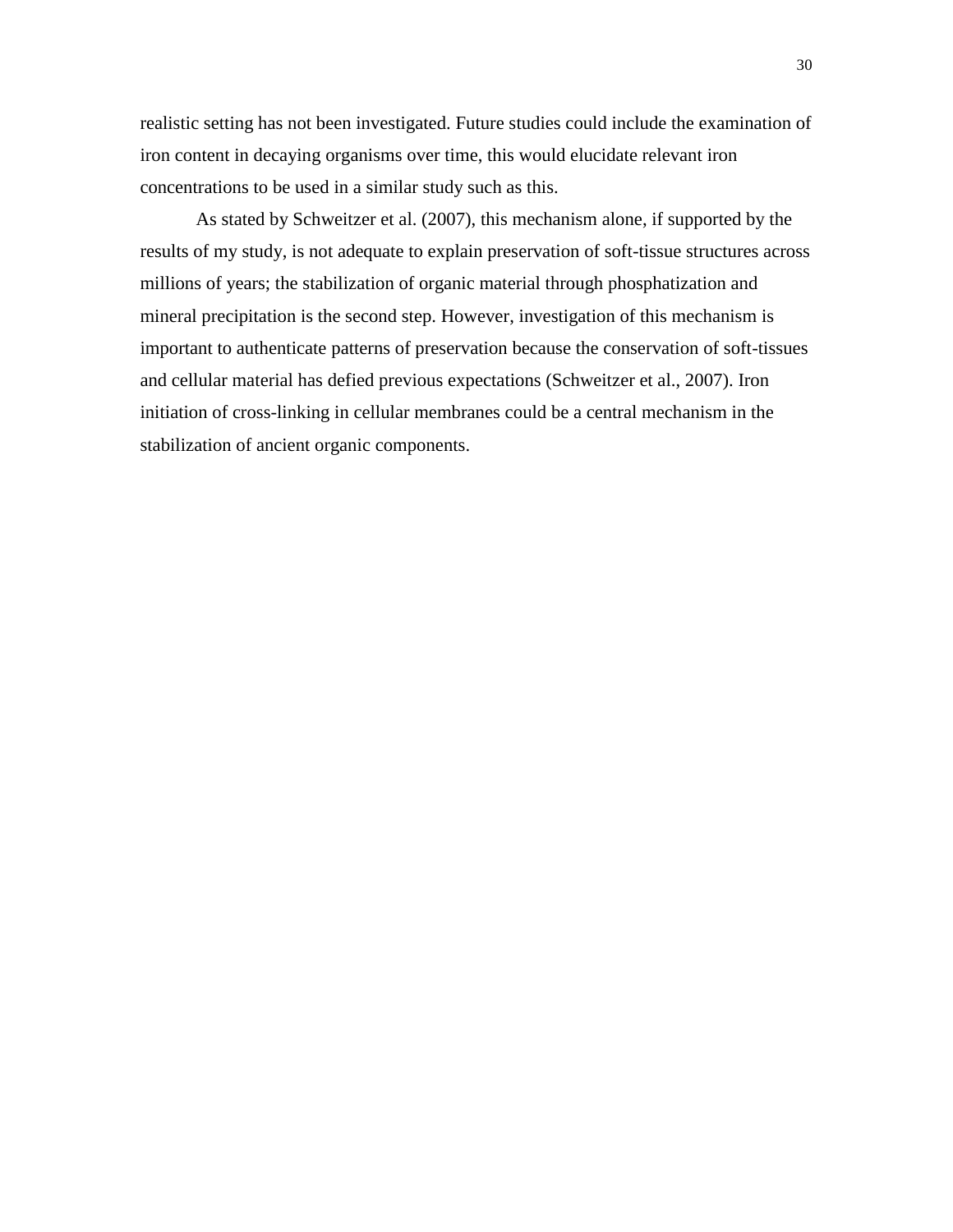# **References**

Allison, Peter. Paleobiology, Vol 14(2), 1988, 139-154. Asara et al. Science, Vol 316, 2007, 280-285. Brown, Richard and Donald Armstrong. Clin. Chem., Vol. 46(6), 2000, 829-836. Buettner, G. R. and Jurkiewicz. Radiat. Res., Vol 145, 1996, 532-541. Derham, Barry and John Harding. Biochem. J., Vol 368, 2002, 865-874. Dunne et al. Biochem. J., Vol 399, 2006, 513-524. Dzandu et al. Proc. Natl. Acad. Sci., Vol 81, 1984, 1733-1737. Flannery et al. Ancient Biomolecules, Vol 3, 1999, 37-50. Gutteridge, John. Federation of European Biochem. Societies. Vol 172 (2), 1984, 245- 249. Gutteridge, John. Clin Chem., Vol 41, 1995, 1819-1828. Gothoskar, A. V. Pharmaceutical Technology. 2004.. www.pharmtech.com Grover et al. PLoS ONE 4(10), 2009. Hagel, Lars. Amersham Pharmacia Biotech AB. "Current Protocols in Protein Science". Halliwell, Barry and John Gutteridge. "Free Radicals in Biology and Medicine". Clarendon Press, Oxford, 1989. Halliwell, Barry and John Gutteridge. Biochem. J., Vol 219, 1984, 1-14. Khalid, M. and Muhammad Ashraf. Circulation Research, Vol 72(4), 1993, 725-729. Maat, George. Intl. J. Osteo., Vol. 3, 1993, 77-86. Magder, Sheldon. Crit. Care, Vol 10(1), 2006. Martill and Unwin. Paleoontology, Vol 40 (3), 1997, 619-624. Negre-Salvayre et al. Brit. J. Pharm., Vol 153, 2008, 6-20. [P E Starke](http://www.jbc.org/search?author1=P+E+Starke&sortspec=date&submit=Submit) and [J L Farber.](http://www.jbc.org/search?author1=J+L+Farber&sortspec=date&submit=Submit)The Journal of Biological Chemistry, Vol 260, 1985, 10099- 10104. Rice-Evans, Catherine and Erol Baysal. Biochem. J., vol 244, 1987, 191-196. Rollo et al. Ancient Biomolecules, Vol 4 (1), 2002, 1-7. Schweitzer et al. J. Vert. Paleont., Vol 17(2), 1997, 349-359. Schweitzer, Mary and John Horner. Ann. Paleontol., Vol 85(3), 1999, 179-189. Schweitzer et al. J. Vert. Paleo., Vol 19(4), 1999, 712-722. Schweitzer et al. Science, Vol 307, 2005, 1952-1955. Schweitzer et al. Science, Vol 316, 2007, 277-279. Schweitzer et al. Proc. Roy. Soc. B, Vol 274, 2007, 183-197. Smith, William and Robert Murphy. J. Biol. Chem., Vol 283, 2008, 15513-15515. Sugumaran M. Gel Filtration Chromatography, 2006.